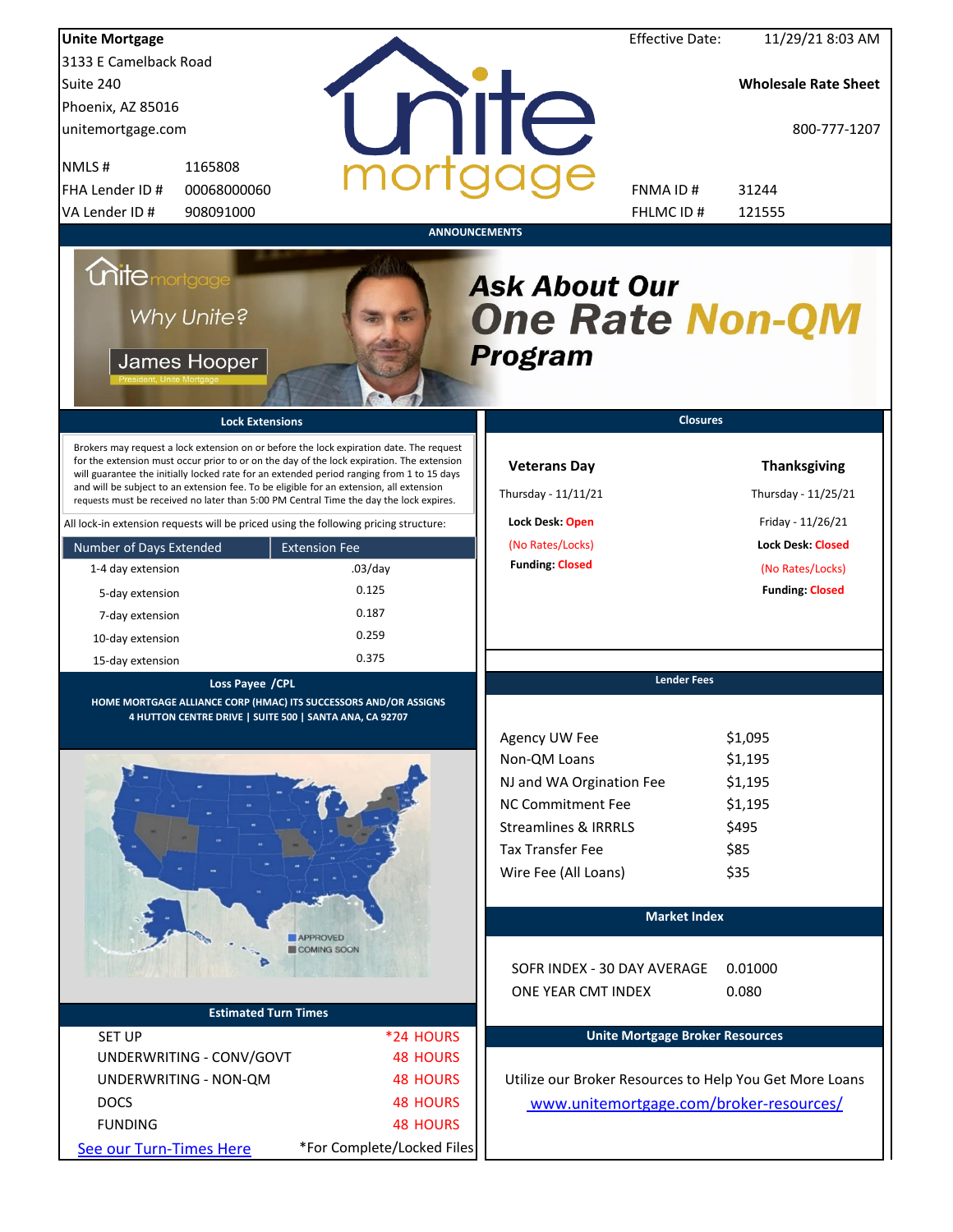

Rates are subject to change without prior notice Not for Public View • For Professional Use Only **Lock Desk**

[locks@unitemtg.com](mailto:locks@unitemtg.com)

File Update: 29-Nov-2021

Effective Date: 29-Nov-2021 23:00 P.M. PST Price Change Effective: 9:00 AM PST Lock Hours: 9:00 A.M. - 3:00 P.M. PST

## **ONE RATE - DSCR/ Bank Statements**

Price Change Effective: 9:00 AM PST

| <b>DSCR</b>                 |                              |                    |                               |                               |            |         |      |  |
|-----------------------------|------------------------------|--------------------|-------------------------------|-------------------------------|------------|---------|------|--|
| <b>25 DAY PRICING</b>       |                              |                    | <b>HIGHLIGHTS</b>             |                               |            |         |      |  |
| <b>RATE</b>                 | <b>30YR FIX</b>              |                    |                               |                               |            |         |      |  |
|                             |                              | <b>Credit</b>      | $700+$                        | $720+$                        |            |         |      |  |
| 4.375                       | 100.0000                     | <b>Product</b>     | 30 yr fixed Full Amortization | 30 yr fixed Full Amortization |            |         |      |  |
|                             |                              | <b>Loan Amount</b> | 300,001-1.0MM                 | 300,001-1.0MM                 |            |         |      |  |
|                             |                              | <b>DSCR</b>        | $+1.100$                      | Not Applicable                |            |         |      |  |
|                             |                              |                    | Purchase 70%                  | Purchase 80%                  |            |         |      |  |
| <b>24 MO BANK STATEMENT</b> |                              | <b>Purpose</b>     | Rate-Term 70%                 | Rate-Term 80%                 |            |         |      |  |
| <b>25 DAY PRICING</b>       |                              |                    | Cash-Out 65%                  | Cash-Out 75%                  |            |         |      |  |
| <b>RATE</b>                 | <b>30YR FIX</b>              | <b>Occupancy</b>   | Non Owner Occupied            | Owner Occupied                |            |         |      |  |
|                             |                              | <b>ACH</b>         | Required                      | Required                      |            |         |      |  |
| 4.125                       | 100.0000                     |                    |                               |                               | <b>PPP</b> | 5 Years | None |  |
|                             |                              | <b>Reserves</b>    | 12 Month PITIA                | 12 Month PITIA                |            |         |      |  |
|                             |                              | <b>Escrows</b>     | Required                      | Required                      |            |         |      |  |
|                             |                              | <b>Property</b>    | Single Unit only              | Single Unit Only              |            |         |      |  |
|                             | <b>No Hits for LLPAs !!!</b> |                    |                               |                               |            |         |      |  |

## **DSCR PRIME PLUS**

| <b>30 DAY PRICING</b> |                |                 |  |  |  |  |  |  |
|-----------------------|----------------|-----------------|--|--|--|--|--|--|
| <b>RATE</b>           | <b>5/6 ARM</b> | <b>30YR FIX</b> |  |  |  |  |  |  |
| 6.500                 | 105.5000       | 105.2500        |  |  |  |  |  |  |
| 6.375                 | 105.2500       | 105.0000        |  |  |  |  |  |  |
| 6.250                 | 105.0000       | 104.7500        |  |  |  |  |  |  |
| 6.125                 | 104.7500       | 104.5000        |  |  |  |  |  |  |
| 6.000                 | 104.5000       | 104.2500        |  |  |  |  |  |  |
| 5.875                 | 104.2500       | 104.0000        |  |  |  |  |  |  |
| 5.750                 | 104.0000       | 103.7500        |  |  |  |  |  |  |
| 5.625                 | 103.7500       | 103.5000        |  |  |  |  |  |  |
| 5.500                 | 103.5000       | 103.2500        |  |  |  |  |  |  |
| 5.375                 | 103.2500       | 103,0000        |  |  |  |  |  |  |
| 5.250                 | 103.0000       | 102.7500        |  |  |  |  |  |  |
| 5.125                 | 102.7500       | 102.5000        |  |  |  |  |  |  |
| 5.000                 | 102.5000       | 102.2500        |  |  |  |  |  |  |
| 4.875                 | 102.2500       | 102,0000        |  |  |  |  |  |  |
| 4.750                 | 101.8750       | 101.6250        |  |  |  |  |  |  |
| 4.625                 | 101.5000       | 101.2500        |  |  |  |  |  |  |
| 4.500                 | 101.1250       | 100.8750        |  |  |  |  |  |  |
| 4.375                 | 100.7500       | 100.5000        |  |  |  |  |  |  |

| <b>MAX PRICING</b> (Lower of Price or Premium) |          |  |  |  |  |  |  |  |  |
|------------------------------------------------|----------|--|--|--|--|--|--|--|--|
| No Prepay - Hard                               | 100.5000 |  |  |  |  |  |  |  |  |
| 1yr Prepay - Hard                              | 100.7500 |  |  |  |  |  |  |  |  |
| 2yr Prepay - Hard                              | 101.0000 |  |  |  |  |  |  |  |  |
| 3yr Prepay - Hard                              | 101.2500 |  |  |  |  |  |  |  |  |
| 4yr Prepay - Hard                              | 101.5000 |  |  |  |  |  |  |  |  |
| 5yr Prepay - Hard                              | 101.7500 |  |  |  |  |  |  |  |  |

| <b>ARM MARGIN</b> |             |
|-------------------|-------------|
| 5.000             | <b>SOFR</b> |
|                   |             |

| <b>LOCK FEES</b> |
|------------------|
| .250             |
| .030             |
| 15 Days          |
|                  |

| LTV<br><b>RATE</b><br><b>5/6 ARM</b><br>30YR FIX<br><b>Credit Score</b><br>105.5000<br><b>Documentation</b><br>50.01-55<br>$55.01 - 60$<br>60.01-65<br>65.01-70<br>6.500<br>105.2500<br>$00.01 - 50$<br>> 780<br>105.2500<br>105.0000<br>(0.500)<br>(0.875)<br>6.375<br>(0.250)<br>(0.375)<br>(0.625)<br>(1.125)<br>105.0000<br>104.7500<br>760 - 779<br>(0.375)<br>(0.875)<br>6.250<br>(0.375)<br>(0.625)<br>(1.000)<br>(1.375)<br>740 - 759<br>104.7500<br>104.5000<br>(0.500)<br>6.125<br>(0.375)<br>(0.750)<br>(1.000)<br>(1.250)<br>(1.625)<br><b>DSCR</b><br>720 - 739<br>6.000<br>104.5000<br>104.2500<br>(0.500)<br>(0.625)<br>(0.875)<br>(1.125)<br>(1.500)<br>(2.000)<br>700 - 719<br>5.875<br>104.2500<br>104.0000<br>(1.375)<br>#N/A<br>(0.625)<br>(0.750)<br>(1.000)<br>(1.875)<br>104.0000<br>103.7500<br>680 - 699<br>(0.875)<br>(1.000)<br>(1.250)<br>(1.750)<br>5.750<br>#N/A<br>#N/A<br>$660 - 679$<br>5.625<br>103.7500<br>103.5000<br>(1.375)<br>(1.500)<br>(1.625)<br>(2.250)<br>$\#N/A$<br>$\#N/A$<br>5.500<br>103.5000<br>103.2500<br>5/6 40yr ARM SOFR<br>(0.250)<br>(0.250)<br>(0.250)<br>(0.250)<br>(0.250)<br>(0.250)<br>40yr Fixed<br>5.375<br>103.2500<br>103.0000<br>Product<br>(0.250)<br>(0.250)<br>(0.250)<br>(0.250)<br>(0.250)<br>(0.250)<br>Interest-Only<br>5.250<br>103.0000<br>102.7500<br>(0.250)<br>(0.250)<br>(0.375)<br>(0.500)<br>(0.625)<br>(0.750)<br>150,000-200k<br>5.125<br>102.7500<br>102.5000<br>(0.500)<br>(0.500)<br>(0.500)<br>(0.500)<br>(0.500)<br>(0.750)<br>102.5000<br>200,001-300k<br>5.000<br>102.2500<br>0.000<br>0.000<br>0.000<br>0.000<br>(0.250)<br>(0.250)<br>300,001-1.0m<br>4.875<br>102.2500<br>102.0000<br>0.000<br>0.000<br>0.000<br>0.000<br>0.000<br>0.000<br><b>Loan Amount</b><br>1,000,001-1.5m<br>4.750<br>101.8750<br>101.6250<br>(0.250)<br>(0.250)<br>(0.250)<br>(0.250)<br>(0.250)<br>(0.250)<br>101.5000<br>101.2500<br>1,500,001-2.0m<br>4.625<br>(0.500)<br>(0.500)<br>(0.500)<br>#N/A<br>#N/A<br>#N/A<br>2,000,001-2.5m<br>101.1250<br>100.8750<br>4.500<br>(0.750)<br>(0.750)<br>(0.750)<br>#N/A<br>#N/A<br>#N/A<br>4.375<br>100.7500<br>100.5000<br>2,500,001-3.0m<br>$\#N/A$<br>$\#N/A$<br>#N/A<br>(0.750)<br>(0.750)<br>(0.750)<br>$DSCR \geq 1.5$<br>0.250<br>0.250<br>0.250<br>0.250<br>0.250<br>0.250<br><b>DSCR</b><br>DSCR 1.25-1.49<br>0.250<br>0.250<br>0.250<br>0.250<br>0.250<br>0.250<br>MAX PRICING (Lower of Price or Premium)<br>DSCR 1.10-1.24<br>100.5000<br>0.000<br>0.000<br>0.000<br>0.000<br>0.000<br>0.000<br>100.7500<br>Cash-Out<br><b>Purpose</b><br>(0.250)<br>(0.375)<br>(0.375)<br>(0.375)<br>#N/A<br>#N/A<br>101.0000<br>Condo-Warrantable<br>(0.250)<br>(0.250)<br>(0.250)<br>(0.250)<br>(0.500)<br>(0.500)<br><b>Property Type</b><br>Condo-NonWarrantable<br>101.2500<br>(0.500)<br>(0.500)<br>(0.500)<br>(0.500)<br>#N/A<br>#N/A<br>2-4 Unit<br>101.5000<br>(0.250)<br>(0.250)<br>(0.250)<br>(0.250)<br>#N/A<br>#N/A<br>101.7500<br><b>Credit / Housing History</b><br>1x30x12<br>(0.750)<br>(0.750)<br>(0.750)<br>(0.750)<br>(0.750)<br>(0.750)<br><b>ACH</b><br>0.125<br>0.125<br>0.125<br>0.125<br>0.125<br>0.125<br><b>Other Miscellaneous</b><br><b>ARM MARGIN</b><br>No Escrows (No HPML)<br>(0.150)<br>(0.150)<br>(0.150)<br>(0.150)<br>(0.150)<br>(0.150)<br>5.000<br>SOFR<br>No Prepay<br>(1.500)<br>(1.500)<br>(1.500)<br>(1.500)<br>(1.500)<br>(1.500)<br>(1.000)<br>(1.000)<br>(1.000)<br>(1.000)<br>(1.000)<br>(1.000)<br>1yr Prepay<br>(0.500)<br>(0.500)<br>(0.500)<br>(0.500)<br>(0.500)<br>(0.500)<br>2yr Prepay<br><b>Prepay Penalty</b><br><b>LOCK FEES</b><br>0.000<br>0.000<br>0.000<br>0.000<br>0.000<br>0.000<br><b>3yr Prepay</b><br>Relock Fee:<br>.250<br>0.375<br>0.375<br>0.375<br>0.375<br>0.375<br>0.375<br>4yr Prepay<br>Extension Fee Per Diem:<br>.030<br>0.750<br>0.750<br>0.750<br>0.750<br>0.750<br>0.750<br>5yr Prepay<br>25 Day<br>0.000<br><b>Extension Max:</b><br>15 Days<br>0.000<br>0.000<br>0.000<br>0.000<br>0.000<br><b>Lock Term</b><br>40 Day<br>(0.150)<br>(0.150)<br>(0.150)<br>(0.150)<br>(0.150)<br>(0.150)<br>55 Day<br>#N/A<br>$\#N/A$<br>#N/A<br>#N/A<br>$\#N/A$<br>#N/A | <b>PRICING ADJUSTMENTS</b><br><b>30 DAY PRICING</b> |  |  |  |  |  |  |  |          |
|-----------------------------------------------------------------------------------------------------------------------------------------------------------------------------------------------------------------------------------------------------------------------------------------------------------------------------------------------------------------------------------------------------------------------------------------------------------------------------------------------------------------------------------------------------------------------------------------------------------------------------------------------------------------------------------------------------------------------------------------------------------------------------------------------------------------------------------------------------------------------------------------------------------------------------------------------------------------------------------------------------------------------------------------------------------------------------------------------------------------------------------------------------------------------------------------------------------------------------------------------------------------------------------------------------------------------------------------------------------------------------------------------------------------------------------------------------------------------------------------------------------------------------------------------------------------------------------------------------------------------------------------------------------------------------------------------------------------------------------------------------------------------------------------------------------------------------------------------------------------------------------------------------------------------------------------------------------------------------------------------------------------------------------------------------------------------------------------------------------------------------------------------------------------------------------------------------------------------------------------------------------------------------------------------------------------------------------------------------------------------------------------------------------------------------------------------------------------------------------------------------------------------------------------------------------------------------------------------------------------------------------------------------------------------------------------------------------------------------------------------------------------------------------------------------------------------------------------------------------------------------------------------------------------------------------------------------------------------------------------------------------------------------------------------------------------------------------------------------------------------------------------------------------------------------------------------------------------------------------------------------------------------------------------------------------------------------------------------------------------------------------------------------------------------------------------------------------------------------------------------------------------------------------------------------------------------------------------------------------------------------------------------------------------------------------------------------------------------------------------------------------------------------------------------------------------------------------------------------------------------------------------------------------------------------------------------------------------------------------------------------------------------------------------------------------------------------------------------------------------------------------------------------------|-----------------------------------------------------|--|--|--|--|--|--|--|----------|
|                                                                                                                                                                                                                                                                                                                                                                                                                                                                                                                                                                                                                                                                                                                                                                                                                                                                                                                                                                                                                                                                                                                                                                                                                                                                                                                                                                                                                                                                                                                                                                                                                                                                                                                                                                                                                                                                                                                                                                                                                                                                                                                                                                                                                                                                                                                                                                                                                                                                                                                                                                                                                                                                                                                                                                                                                                                                                                                                                                                                                                                                                                                                                                                                                                                                                                                                                                                                                                                                                                                                                                                                                                                                                                                                                                                                                                                                                                                                                                                                                                                                                                                                                           |                                                     |  |  |  |  |  |  |  |          |
|                                                                                                                                                                                                                                                                                                                                                                                                                                                                                                                                                                                                                                                                                                                                                                                                                                                                                                                                                                                                                                                                                                                                                                                                                                                                                                                                                                                                                                                                                                                                                                                                                                                                                                                                                                                                                                                                                                                                                                                                                                                                                                                                                                                                                                                                                                                                                                                                                                                                                                                                                                                                                                                                                                                                                                                                                                                                                                                                                                                                                                                                                                                                                                                                                                                                                                                                                                                                                                                                                                                                                                                                                                                                                                                                                                                                                                                                                                                                                                                                                                                                                                                                                           |                                                     |  |  |  |  |  |  |  | 70.01-75 |
|                                                                                                                                                                                                                                                                                                                                                                                                                                                                                                                                                                                                                                                                                                                                                                                                                                                                                                                                                                                                                                                                                                                                                                                                                                                                                                                                                                                                                                                                                                                                                                                                                                                                                                                                                                                                                                                                                                                                                                                                                                                                                                                                                                                                                                                                                                                                                                                                                                                                                                                                                                                                                                                                                                                                                                                                                                                                                                                                                                                                                                                                                                                                                                                                                                                                                                                                                                                                                                                                                                                                                                                                                                                                                                                                                                                                                                                                                                                                                                                                                                                                                                                                                           |                                                     |  |  |  |  |  |  |  |          |
|                                                                                                                                                                                                                                                                                                                                                                                                                                                                                                                                                                                                                                                                                                                                                                                                                                                                                                                                                                                                                                                                                                                                                                                                                                                                                                                                                                                                                                                                                                                                                                                                                                                                                                                                                                                                                                                                                                                                                                                                                                                                                                                                                                                                                                                                                                                                                                                                                                                                                                                                                                                                                                                                                                                                                                                                                                                                                                                                                                                                                                                                                                                                                                                                                                                                                                                                                                                                                                                                                                                                                                                                                                                                                                                                                                                                                                                                                                                                                                                                                                                                                                                                                           |                                                     |  |  |  |  |  |  |  |          |
|                                                                                                                                                                                                                                                                                                                                                                                                                                                                                                                                                                                                                                                                                                                                                                                                                                                                                                                                                                                                                                                                                                                                                                                                                                                                                                                                                                                                                                                                                                                                                                                                                                                                                                                                                                                                                                                                                                                                                                                                                                                                                                                                                                                                                                                                                                                                                                                                                                                                                                                                                                                                                                                                                                                                                                                                                                                                                                                                                                                                                                                                                                                                                                                                                                                                                                                                                                                                                                                                                                                                                                                                                                                                                                                                                                                                                                                                                                                                                                                                                                                                                                                                                           |                                                     |  |  |  |  |  |  |  |          |
|                                                                                                                                                                                                                                                                                                                                                                                                                                                                                                                                                                                                                                                                                                                                                                                                                                                                                                                                                                                                                                                                                                                                                                                                                                                                                                                                                                                                                                                                                                                                                                                                                                                                                                                                                                                                                                                                                                                                                                                                                                                                                                                                                                                                                                                                                                                                                                                                                                                                                                                                                                                                                                                                                                                                                                                                                                                                                                                                                                                                                                                                                                                                                                                                                                                                                                                                                                                                                                                                                                                                                                                                                                                                                                                                                                                                                                                                                                                                                                                                                                                                                                                                                           |                                                     |  |  |  |  |  |  |  |          |
|                                                                                                                                                                                                                                                                                                                                                                                                                                                                                                                                                                                                                                                                                                                                                                                                                                                                                                                                                                                                                                                                                                                                                                                                                                                                                                                                                                                                                                                                                                                                                                                                                                                                                                                                                                                                                                                                                                                                                                                                                                                                                                                                                                                                                                                                                                                                                                                                                                                                                                                                                                                                                                                                                                                                                                                                                                                                                                                                                                                                                                                                                                                                                                                                                                                                                                                                                                                                                                                                                                                                                                                                                                                                                                                                                                                                                                                                                                                                                                                                                                                                                                                                                           |                                                     |  |  |  |  |  |  |  |          |
|                                                                                                                                                                                                                                                                                                                                                                                                                                                                                                                                                                                                                                                                                                                                                                                                                                                                                                                                                                                                                                                                                                                                                                                                                                                                                                                                                                                                                                                                                                                                                                                                                                                                                                                                                                                                                                                                                                                                                                                                                                                                                                                                                                                                                                                                                                                                                                                                                                                                                                                                                                                                                                                                                                                                                                                                                                                                                                                                                                                                                                                                                                                                                                                                                                                                                                                                                                                                                                                                                                                                                                                                                                                                                                                                                                                                                                                                                                                                                                                                                                                                                                                                                           |                                                     |  |  |  |  |  |  |  |          |
| No Prepay - Hard<br>1yr Prepay - Hard<br>2yr Prepay - Hard<br>3yr Prepay - Hard<br>4yr Prepay - Hard<br>5yr Prepay - Hard                                                                                                                                                                                                                                                                                                                                                                                                                                                                                                                                                                                                                                                                                                                                                                                                                                                                                                                                                                                                                                                                                                                                                                                                                                                                                                                                                                                                                                                                                                                                                                                                                                                                                                                                                                                                                                                                                                                                                                                                                                                                                                                                                                                                                                                                                                                                                                                                                                                                                                                                                                                                                                                                                                                                                                                                                                                                                                                                                                                                                                                                                                                                                                                                                                                                                                                                                                                                                                                                                                                                                                                                                                                                                                                                                                                                                                                                                                                                                                                                                                 |                                                     |  |  |  |  |  |  |  |          |
|                                                                                                                                                                                                                                                                                                                                                                                                                                                                                                                                                                                                                                                                                                                                                                                                                                                                                                                                                                                                                                                                                                                                                                                                                                                                                                                                                                                                                                                                                                                                                                                                                                                                                                                                                                                                                                                                                                                                                                                                                                                                                                                                                                                                                                                                                                                                                                                                                                                                                                                                                                                                                                                                                                                                                                                                                                                                                                                                                                                                                                                                                                                                                                                                                                                                                                                                                                                                                                                                                                                                                                                                                                                                                                                                                                                                                                                                                                                                                                                                                                                                                                                                                           |                                                     |  |  |  |  |  |  |  |          |
|                                                                                                                                                                                                                                                                                                                                                                                                                                                                                                                                                                                                                                                                                                                                                                                                                                                                                                                                                                                                                                                                                                                                                                                                                                                                                                                                                                                                                                                                                                                                                                                                                                                                                                                                                                                                                                                                                                                                                                                                                                                                                                                                                                                                                                                                                                                                                                                                                                                                                                                                                                                                                                                                                                                                                                                                                                                                                                                                                                                                                                                                                                                                                                                                                                                                                                                                                                                                                                                                                                                                                                                                                                                                                                                                                                                                                                                                                                                                                                                                                                                                                                                                                           |                                                     |  |  |  |  |  |  |  |          |
|                                                                                                                                                                                                                                                                                                                                                                                                                                                                                                                                                                                                                                                                                                                                                                                                                                                                                                                                                                                                                                                                                                                                                                                                                                                                                                                                                                                                                                                                                                                                                                                                                                                                                                                                                                                                                                                                                                                                                                                                                                                                                                                                                                                                                                                                                                                                                                                                                                                                                                                                                                                                                                                                                                                                                                                                                                                                                                                                                                                                                                                                                                                                                                                                                                                                                                                                                                                                                                                                                                                                                                                                                                                                                                                                                                                                                                                                                                                                                                                                                                                                                                                                                           |                                                     |  |  |  |  |  |  |  |          |
|                                                                                                                                                                                                                                                                                                                                                                                                                                                                                                                                                                                                                                                                                                                                                                                                                                                                                                                                                                                                                                                                                                                                                                                                                                                                                                                                                                                                                                                                                                                                                                                                                                                                                                                                                                                                                                                                                                                                                                                                                                                                                                                                                                                                                                                                                                                                                                                                                                                                                                                                                                                                                                                                                                                                                                                                                                                                                                                                                                                                                                                                                                                                                                                                                                                                                                                                                                                                                                                                                                                                                                                                                                                                                                                                                                                                                                                                                                                                                                                                                                                                                                                                                           |                                                     |  |  |  |  |  |  |  |          |
|                                                                                                                                                                                                                                                                                                                                                                                                                                                                                                                                                                                                                                                                                                                                                                                                                                                                                                                                                                                                                                                                                                                                                                                                                                                                                                                                                                                                                                                                                                                                                                                                                                                                                                                                                                                                                                                                                                                                                                                                                                                                                                                                                                                                                                                                                                                                                                                                                                                                                                                                                                                                                                                                                                                                                                                                                                                                                                                                                                                                                                                                                                                                                                                                                                                                                                                                                                                                                                                                                                                                                                                                                                                                                                                                                                                                                                                                                                                                                                                                                                                                                                                                                           |                                                     |  |  |  |  |  |  |  |          |
|                                                                                                                                                                                                                                                                                                                                                                                                                                                                                                                                                                                                                                                                                                                                                                                                                                                                                                                                                                                                                                                                                                                                                                                                                                                                                                                                                                                                                                                                                                                                                                                                                                                                                                                                                                                                                                                                                                                                                                                                                                                                                                                                                                                                                                                                                                                                                                                                                                                                                                                                                                                                                                                                                                                                                                                                                                                                                                                                                                                                                                                                                                                                                                                                                                                                                                                                                                                                                                                                                                                                                                                                                                                                                                                                                                                                                                                                                                                                                                                                                                                                                                                                                           |                                                     |  |  |  |  |  |  |  |          |
|                                                                                                                                                                                                                                                                                                                                                                                                                                                                                                                                                                                                                                                                                                                                                                                                                                                                                                                                                                                                                                                                                                                                                                                                                                                                                                                                                                                                                                                                                                                                                                                                                                                                                                                                                                                                                                                                                                                                                                                                                                                                                                                                                                                                                                                                                                                                                                                                                                                                                                                                                                                                                                                                                                                                                                                                                                                                                                                                                                                                                                                                                                                                                                                                                                                                                                                                                                                                                                                                                                                                                                                                                                                                                                                                                                                                                                                                                                                                                                                                                                                                                                                                                           |                                                     |  |  |  |  |  |  |  |          |
|                                                                                                                                                                                                                                                                                                                                                                                                                                                                                                                                                                                                                                                                                                                                                                                                                                                                                                                                                                                                                                                                                                                                                                                                                                                                                                                                                                                                                                                                                                                                                                                                                                                                                                                                                                                                                                                                                                                                                                                                                                                                                                                                                                                                                                                                                                                                                                                                                                                                                                                                                                                                                                                                                                                                                                                                                                                                                                                                                                                                                                                                                                                                                                                                                                                                                                                                                                                                                                                                                                                                                                                                                                                                                                                                                                                                                                                                                                                                                                                                                                                                                                                                                           |                                                     |  |  |  |  |  |  |  |          |
|                                                                                                                                                                                                                                                                                                                                                                                                                                                                                                                                                                                                                                                                                                                                                                                                                                                                                                                                                                                                                                                                                                                                                                                                                                                                                                                                                                                                                                                                                                                                                                                                                                                                                                                                                                                                                                                                                                                                                                                                                                                                                                                                                                                                                                                                                                                                                                                                                                                                                                                                                                                                                                                                                                                                                                                                                                                                                                                                                                                                                                                                                                                                                                                                                                                                                                                                                                                                                                                                                                                                                                                                                                                                                                                                                                                                                                                                                                                                                                                                                                                                                                                                                           |                                                     |  |  |  |  |  |  |  |          |
|                                                                                                                                                                                                                                                                                                                                                                                                                                                                                                                                                                                                                                                                                                                                                                                                                                                                                                                                                                                                                                                                                                                                                                                                                                                                                                                                                                                                                                                                                                                                                                                                                                                                                                                                                                                                                                                                                                                                                                                                                                                                                                                                                                                                                                                                                                                                                                                                                                                                                                                                                                                                                                                                                                                                                                                                                                                                                                                                                                                                                                                                                                                                                                                                                                                                                                                                                                                                                                                                                                                                                                                                                                                                                                                                                                                                                                                                                                                                                                                                                                                                                                                                                           |                                                     |  |  |  |  |  |  |  |          |
|                                                                                                                                                                                                                                                                                                                                                                                                                                                                                                                                                                                                                                                                                                                                                                                                                                                                                                                                                                                                                                                                                                                                                                                                                                                                                                                                                                                                                                                                                                                                                                                                                                                                                                                                                                                                                                                                                                                                                                                                                                                                                                                                                                                                                                                                                                                                                                                                                                                                                                                                                                                                                                                                                                                                                                                                                                                                                                                                                                                                                                                                                                                                                                                                                                                                                                                                                                                                                                                                                                                                                                                                                                                                                                                                                                                                                                                                                                                                                                                                                                                                                                                                                           |                                                     |  |  |  |  |  |  |  |          |
|                                                                                                                                                                                                                                                                                                                                                                                                                                                                                                                                                                                                                                                                                                                                                                                                                                                                                                                                                                                                                                                                                                                                                                                                                                                                                                                                                                                                                                                                                                                                                                                                                                                                                                                                                                                                                                                                                                                                                                                                                                                                                                                                                                                                                                                                                                                                                                                                                                                                                                                                                                                                                                                                                                                                                                                                                                                                                                                                                                                                                                                                                                                                                                                                                                                                                                                                                                                                                                                                                                                                                                                                                                                                                                                                                                                                                                                                                                                                                                                                                                                                                                                                                           |                                                     |  |  |  |  |  |  |  |          |
|                                                                                                                                                                                                                                                                                                                                                                                                                                                                                                                                                                                                                                                                                                                                                                                                                                                                                                                                                                                                                                                                                                                                                                                                                                                                                                                                                                                                                                                                                                                                                                                                                                                                                                                                                                                                                                                                                                                                                                                                                                                                                                                                                                                                                                                                                                                                                                                                                                                                                                                                                                                                                                                                                                                                                                                                                                                                                                                                                                                                                                                                                                                                                                                                                                                                                                                                                                                                                                                                                                                                                                                                                                                                                                                                                                                                                                                                                                                                                                                                                                                                                                                                                           |                                                     |  |  |  |  |  |  |  |          |
|                                                                                                                                                                                                                                                                                                                                                                                                                                                                                                                                                                                                                                                                                                                                                                                                                                                                                                                                                                                                                                                                                                                                                                                                                                                                                                                                                                                                                                                                                                                                                                                                                                                                                                                                                                                                                                                                                                                                                                                                                                                                                                                                                                                                                                                                                                                                                                                                                                                                                                                                                                                                                                                                                                                                                                                                                                                                                                                                                                                                                                                                                                                                                                                                                                                                                                                                                                                                                                                                                                                                                                                                                                                                                                                                                                                                                                                                                                                                                                                                                                                                                                                                                           |                                                     |  |  |  |  |  |  |  |          |
|                                                                                                                                                                                                                                                                                                                                                                                                                                                                                                                                                                                                                                                                                                                                                                                                                                                                                                                                                                                                                                                                                                                                                                                                                                                                                                                                                                                                                                                                                                                                                                                                                                                                                                                                                                                                                                                                                                                                                                                                                                                                                                                                                                                                                                                                                                                                                                                                                                                                                                                                                                                                                                                                                                                                                                                                                                                                                                                                                                                                                                                                                                                                                                                                                                                                                                                                                                                                                                                                                                                                                                                                                                                                                                                                                                                                                                                                                                                                                                                                                                                                                                                                                           |                                                     |  |  |  |  |  |  |  |          |
|                                                                                                                                                                                                                                                                                                                                                                                                                                                                                                                                                                                                                                                                                                                                                                                                                                                                                                                                                                                                                                                                                                                                                                                                                                                                                                                                                                                                                                                                                                                                                                                                                                                                                                                                                                                                                                                                                                                                                                                                                                                                                                                                                                                                                                                                                                                                                                                                                                                                                                                                                                                                                                                                                                                                                                                                                                                                                                                                                                                                                                                                                                                                                                                                                                                                                                                                                                                                                                                                                                                                                                                                                                                                                                                                                                                                                                                                                                                                                                                                                                                                                                                                                           |                                                     |  |  |  |  |  |  |  |          |
|                                                                                                                                                                                                                                                                                                                                                                                                                                                                                                                                                                                                                                                                                                                                                                                                                                                                                                                                                                                                                                                                                                                                                                                                                                                                                                                                                                                                                                                                                                                                                                                                                                                                                                                                                                                                                                                                                                                                                                                                                                                                                                                                                                                                                                                                                                                                                                                                                                                                                                                                                                                                                                                                                                                                                                                                                                                                                                                                                                                                                                                                                                                                                                                                                                                                                                                                                                                                                                                                                                                                                                                                                                                                                                                                                                                                                                                                                                                                                                                                                                                                                                                                                           |                                                     |  |  |  |  |  |  |  |          |
|                                                                                                                                                                                                                                                                                                                                                                                                                                                                                                                                                                                                                                                                                                                                                                                                                                                                                                                                                                                                                                                                                                                                                                                                                                                                                                                                                                                                                                                                                                                                                                                                                                                                                                                                                                                                                                                                                                                                                                                                                                                                                                                                                                                                                                                                                                                                                                                                                                                                                                                                                                                                                                                                                                                                                                                                                                                                                                                                                                                                                                                                                                                                                                                                                                                                                                                                                                                                                                                                                                                                                                                                                                                                                                                                                                                                                                                                                                                                                                                                                                                                                                                                                           |                                                     |  |  |  |  |  |  |  |          |
|                                                                                                                                                                                                                                                                                                                                                                                                                                                                                                                                                                                                                                                                                                                                                                                                                                                                                                                                                                                                                                                                                                                                                                                                                                                                                                                                                                                                                                                                                                                                                                                                                                                                                                                                                                                                                                                                                                                                                                                                                                                                                                                                                                                                                                                                                                                                                                                                                                                                                                                                                                                                                                                                                                                                                                                                                                                                                                                                                                                                                                                                                                                                                                                                                                                                                                                                                                                                                                                                                                                                                                                                                                                                                                                                                                                                                                                                                                                                                                                                                                                                                                                                                           |                                                     |  |  |  |  |  |  |  |          |
|                                                                                                                                                                                                                                                                                                                                                                                                                                                                                                                                                                                                                                                                                                                                                                                                                                                                                                                                                                                                                                                                                                                                                                                                                                                                                                                                                                                                                                                                                                                                                                                                                                                                                                                                                                                                                                                                                                                                                                                                                                                                                                                                                                                                                                                                                                                                                                                                                                                                                                                                                                                                                                                                                                                                                                                                                                                                                                                                                                                                                                                                                                                                                                                                                                                                                                                                                                                                                                                                                                                                                                                                                                                                                                                                                                                                                                                                                                                                                                                                                                                                                                                                                           |                                                     |  |  |  |  |  |  |  |          |
|                                                                                                                                                                                                                                                                                                                                                                                                                                                                                                                                                                                                                                                                                                                                                                                                                                                                                                                                                                                                                                                                                                                                                                                                                                                                                                                                                                                                                                                                                                                                                                                                                                                                                                                                                                                                                                                                                                                                                                                                                                                                                                                                                                                                                                                                                                                                                                                                                                                                                                                                                                                                                                                                                                                                                                                                                                                                                                                                                                                                                                                                                                                                                                                                                                                                                                                                                                                                                                                                                                                                                                                                                                                                                                                                                                                                                                                                                                                                                                                                                                                                                                                                                           |                                                     |  |  |  |  |  |  |  |          |
|                                                                                                                                                                                                                                                                                                                                                                                                                                                                                                                                                                                                                                                                                                                                                                                                                                                                                                                                                                                                                                                                                                                                                                                                                                                                                                                                                                                                                                                                                                                                                                                                                                                                                                                                                                                                                                                                                                                                                                                                                                                                                                                                                                                                                                                                                                                                                                                                                                                                                                                                                                                                                                                                                                                                                                                                                                                                                                                                                                                                                                                                                                                                                                                                                                                                                                                                                                                                                                                                                                                                                                                                                                                                                                                                                                                                                                                                                                                                                                                                                                                                                                                                                           |                                                     |  |  |  |  |  |  |  |          |
|                                                                                                                                                                                                                                                                                                                                                                                                                                                                                                                                                                                                                                                                                                                                                                                                                                                                                                                                                                                                                                                                                                                                                                                                                                                                                                                                                                                                                                                                                                                                                                                                                                                                                                                                                                                                                                                                                                                                                                                                                                                                                                                                                                                                                                                                                                                                                                                                                                                                                                                                                                                                                                                                                                                                                                                                                                                                                                                                                                                                                                                                                                                                                                                                                                                                                                                                                                                                                                                                                                                                                                                                                                                                                                                                                                                                                                                                                                                                                                                                                                                                                                                                                           |                                                     |  |  |  |  |  |  |  |          |
|                                                                                                                                                                                                                                                                                                                                                                                                                                                                                                                                                                                                                                                                                                                                                                                                                                                                                                                                                                                                                                                                                                                                                                                                                                                                                                                                                                                                                                                                                                                                                                                                                                                                                                                                                                                                                                                                                                                                                                                                                                                                                                                                                                                                                                                                                                                                                                                                                                                                                                                                                                                                                                                                                                                                                                                                                                                                                                                                                                                                                                                                                                                                                                                                                                                                                                                                                                                                                                                                                                                                                                                                                                                                                                                                                                                                                                                                                                                                                                                                                                                                                                                                                           |                                                     |  |  |  |  |  |  |  |          |
|                                                                                                                                                                                                                                                                                                                                                                                                                                                                                                                                                                                                                                                                                                                                                                                                                                                                                                                                                                                                                                                                                                                                                                                                                                                                                                                                                                                                                                                                                                                                                                                                                                                                                                                                                                                                                                                                                                                                                                                                                                                                                                                                                                                                                                                                                                                                                                                                                                                                                                                                                                                                                                                                                                                                                                                                                                                                                                                                                                                                                                                                                                                                                                                                                                                                                                                                                                                                                                                                                                                                                                                                                                                                                                                                                                                                                                                                                                                                                                                                                                                                                                                                                           |                                                     |  |  |  |  |  |  |  |          |
|                                                                                                                                                                                                                                                                                                                                                                                                                                                                                                                                                                                                                                                                                                                                                                                                                                                                                                                                                                                                                                                                                                                                                                                                                                                                                                                                                                                                                                                                                                                                                                                                                                                                                                                                                                                                                                                                                                                                                                                                                                                                                                                                                                                                                                                                                                                                                                                                                                                                                                                                                                                                                                                                                                                                                                                                                                                                                                                                                                                                                                                                                                                                                                                                                                                                                                                                                                                                                                                                                                                                                                                                                                                                                                                                                                                                                                                                                                                                                                                                                                                                                                                                                           |                                                     |  |  |  |  |  |  |  |          |
|                                                                                                                                                                                                                                                                                                                                                                                                                                                                                                                                                                                                                                                                                                                                                                                                                                                                                                                                                                                                                                                                                                                                                                                                                                                                                                                                                                                                                                                                                                                                                                                                                                                                                                                                                                                                                                                                                                                                                                                                                                                                                                                                                                                                                                                                                                                                                                                                                                                                                                                                                                                                                                                                                                                                                                                                                                                                                                                                                                                                                                                                                                                                                                                                                                                                                                                                                                                                                                                                                                                                                                                                                                                                                                                                                                                                                                                                                                                                                                                                                                                                                                                                                           |                                                     |  |  |  |  |  |  |  |          |
|                                                                                                                                                                                                                                                                                                                                                                                                                                                                                                                                                                                                                                                                                                                                                                                                                                                                                                                                                                                                                                                                                                                                                                                                                                                                                                                                                                                                                                                                                                                                                                                                                                                                                                                                                                                                                                                                                                                                                                                                                                                                                                                                                                                                                                                                                                                                                                                                                                                                                                                                                                                                                                                                                                                                                                                                                                                                                                                                                                                                                                                                                                                                                                                                                                                                                                                                                                                                                                                                                                                                                                                                                                                                                                                                                                                                                                                                                                                                                                                                                                                                                                                                                           |                                                     |  |  |  |  |  |  |  |          |
|                                                                                                                                                                                                                                                                                                                                                                                                                                                                                                                                                                                                                                                                                                                                                                                                                                                                                                                                                                                                                                                                                                                                                                                                                                                                                                                                                                                                                                                                                                                                                                                                                                                                                                                                                                                                                                                                                                                                                                                                                                                                                                                                                                                                                                                                                                                                                                                                                                                                                                                                                                                                                                                                                                                                                                                                                                                                                                                                                                                                                                                                                                                                                                                                                                                                                                                                                                                                                                                                                                                                                                                                                                                                                                                                                                                                                                                                                                                                                                                                                                                                                                                                                           |                                                     |  |  |  |  |  |  |  |          |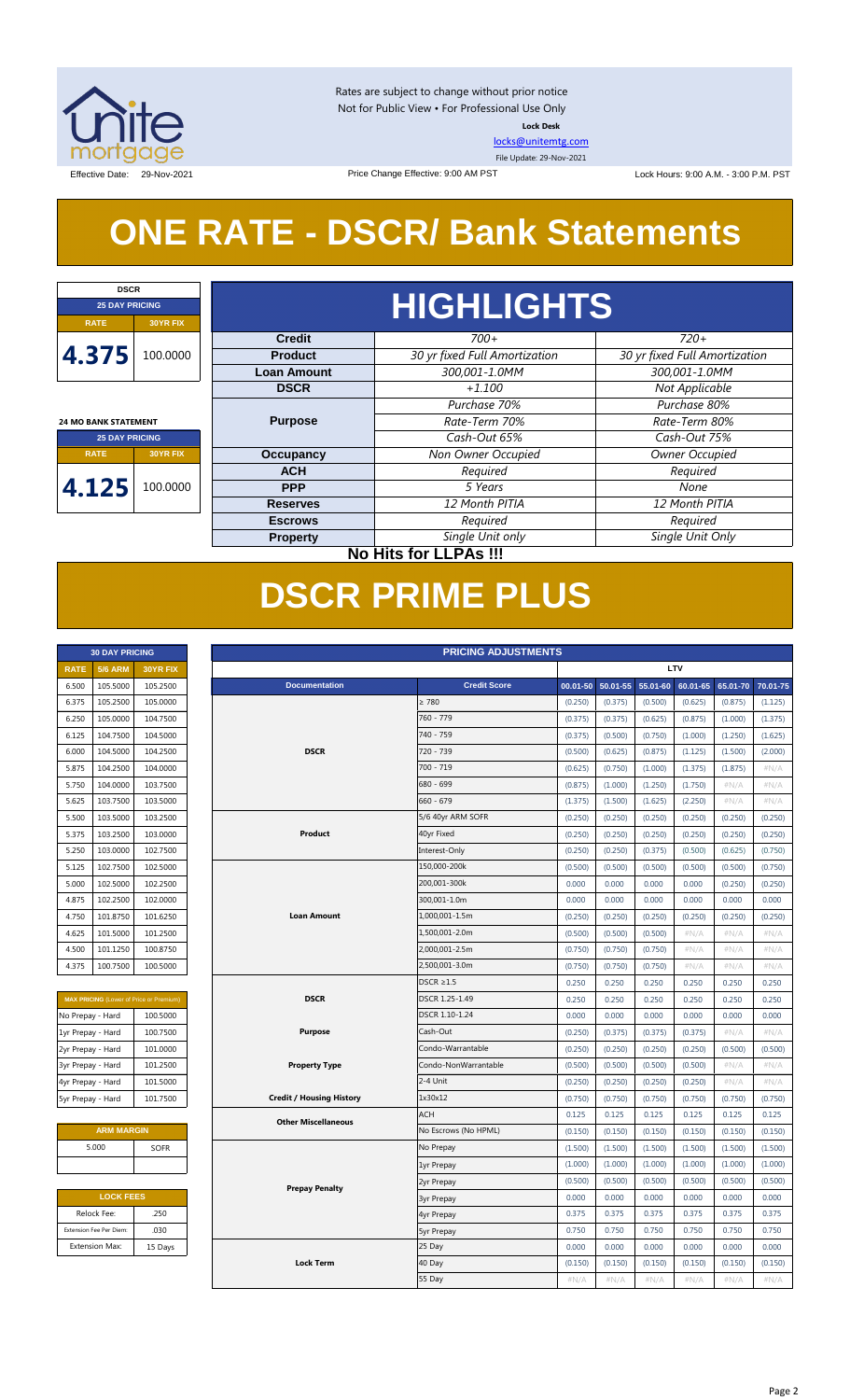

Rates are subject to change without prior notice Not for Public View • For Professional Use Only **Lock Desk**

[locks@unitemtg.com](mailto:locks@unitemtg.com)

File Update: 29-Nov-2021

## **DSCR PRIME & FOREIGN NATIONAL**

|             | <b>30 DAY PRICING</b> |                 |  |  |  |  |  |  |  |
|-------------|-----------------------|-----------------|--|--|--|--|--|--|--|
| <b>RATE</b> | <b>5/6 ARM</b>        | <b>30YR FIX</b> |  |  |  |  |  |  |  |
| 6.750       | 105.2500              | 105.0000        |  |  |  |  |  |  |  |
| 6.625       | 105.0000              | 104.7500        |  |  |  |  |  |  |  |
| 6.500       | 104.7500              | 104.5000        |  |  |  |  |  |  |  |
| 6.375       | 104.5000              | 104.2500        |  |  |  |  |  |  |  |
| 6.250       | 104.2500              | 104.0000        |  |  |  |  |  |  |  |
| 6.125       | 104.0000              | 103.7500        |  |  |  |  |  |  |  |
| 6.000       | 103.7500              | 103.5000        |  |  |  |  |  |  |  |
| 5.875       | 103.5000              | 103.2500        |  |  |  |  |  |  |  |
| 5.750       | 103.2500              | 103.0000        |  |  |  |  |  |  |  |
| 5.625       | 103.0000              | 102.7500        |  |  |  |  |  |  |  |
| 5.500       | 102.7500              | 102.5000        |  |  |  |  |  |  |  |
| 5.375       | 102.5000              | 102.2500        |  |  |  |  |  |  |  |
| 5.250       | 102.2500              | 102,0000        |  |  |  |  |  |  |  |
| 5.125       | 102.0000              | 101.7500        |  |  |  |  |  |  |  |
| 5.000       | 101.7500              | 101.5000        |  |  |  |  |  |  |  |
| 4.875       | 101.5000              | 101.2500        |  |  |  |  |  |  |  |
| 4.750       | 101.1250              | 100.8750        |  |  |  |  |  |  |  |
| 4.625       | 100.7500              | 100.5000        |  |  |  |  |  |  |  |
| 4.500       | 100.3750              | 100.1250        |  |  |  |  |  |  |  |

| <b>MAX PRICING</b> (Lower of Price or Premium) |          |  |  |  |  |  |  |  |  |
|------------------------------------------------|----------|--|--|--|--|--|--|--|--|
| No Prepay - Hard                               | 100.7500 |  |  |  |  |  |  |  |  |
| 1yr Prepay - Hard                              | 101.0000 |  |  |  |  |  |  |  |  |
| 2yr Prepay - Hard                              | 101.2500 |  |  |  |  |  |  |  |  |
| 3yr Prepay - Hard                              | 101.5000 |  |  |  |  |  |  |  |  |
| 4yr Prepay - Hard                              | 101.7500 |  |  |  |  |  |  |  |  |
| 5yr Prepay - Hard                              | 102,0000 |  |  |  |  |  |  |  |  |

| <b>ARM MARGIN</b> |             |  |  |  |  |  |  |
|-------------------|-------------|--|--|--|--|--|--|
| 5.000             | <b>SOFR</b> |  |  |  |  |  |  |
|                   |             |  |  |  |  |  |  |

| <b>LOCK FEES</b>        |         |  |  |  |  |  |  |  |
|-------------------------|---------|--|--|--|--|--|--|--|
| Relock Fee:             | .250    |  |  |  |  |  |  |  |
| Extension Fee Per Diem: | .030    |  |  |  |  |  |  |  |
| <b>Extension Max:</b>   | 15 Days |  |  |  |  |  |  |  |

| <b>5/6 ARM</b><br><b>LTV</b><br><b>RATE</b><br>30YR FIX<br><b>Credit Score</b><br><b>Documentation</b><br>105.2500<br>105.0000<br>00.01-50 50.01-55 55.01-60<br>60.01-65<br>65.01-70 70.01-75 75.01-80<br>6.750<br>105.0000<br>104.7500<br>$\geq 780$<br>6.625<br>(0.250)<br>(0.375)<br>(0.500)<br>(0.625)<br>(0.875)<br>(1.125)<br>(1.750)<br>760 - 779<br>104.7500<br>104.5000<br>6.500<br>(0.375)<br>(0.375)<br>(0.625)<br>(0.875)<br>(1.000)<br>(1.375)<br>(2.000)<br>740 - 759<br>104.5000<br>104.2500<br>6.375<br>(0.375)<br>(0.500)<br>(0.750)<br>(1.000)<br>(1.250)<br>(1.625)<br>(2.250)<br>720 - 739<br>104.2500<br>104.0000<br>6.250<br>(0.500)<br>(0.625)<br>(0.875)<br>(1.125)<br>(1.500)<br>(2.000)<br>(2.750)<br><b>DSCR</b><br>700 - 719<br>104.0000<br>103.7500<br>6.125<br>(0.625)<br>(0.750)<br>(1.000)<br>(1.375)<br>(1.875)<br>(2.500)<br>(3.500)<br>680 - 699<br>103.7500<br>103.5000<br>6.000<br>(0.875)<br>(1.000)<br>(1.250)<br>(1.750)<br>(2.250)<br>(3.000)<br>(3.875)<br>5.875<br>103.5000<br>103.2500<br>$660 - 679$<br>(1.500)<br>(2.250)<br>(1.375)<br>(1.625)<br>(3.125)<br>(3.750)<br>(4.500)<br>103.2500<br>103.0000<br>640 - 659<br>(1.875)<br>(2.000)<br>(2.125)<br>(2.750)<br>(3.625)<br>(4.750)<br>5.750<br>$\#N/A$<br>103.0000<br>102.7500<br>$620 - 639$<br>(2.375)<br>(2.500)<br>(2.625)<br>(3.250)<br>(4.125)<br># $N/A$<br>$\#N/A$<br>5.625<br>102.7500<br>102.5000<br>0.000<br>0.000<br>0.000<br>0.000<br>0.000<br>0.000<br>0.000<br>5.500<br>5/6 30yr ARM SOFR<br>102.5000<br>102.2500<br>5.375<br>7/6 30yr ARM SOFR<br>(0.250)<br>(0.250)<br>(0.250)<br>(0.250)<br>(0.250)<br>(0.250)<br>(0.250)<br>102.2500<br>102.0000<br>5.250<br>5/6 40yr ARM SOFR<br>(0.250)<br>(0.250)<br>(0.250)<br>(0.250)<br>(0.250)<br>(0.250)<br>(0.250)<br>Product<br>102.0000<br>101.7500<br>(0.500)<br>5.125<br>7/6 40yr ARM SOFR<br>(0.500)<br>(0.500)<br>(0.500)<br>(0.500)<br>(0.500)<br>(0.500)<br>40yr Fixed<br>5.000<br>101.7500<br>101.5000<br>(0.250)<br>(0.250)<br>(0.250)<br>(0.250)<br>(0.250)<br>(0.250)<br>(0.250)<br>4.875<br>101.5000<br>101.2500<br>Interest-Only<br>(0.250)<br>(0.250)<br>(0.375)<br>(0.500)<br>(0.625)<br>(0.750)<br>(1.000)<br>150,000-200k<br>4.750<br>101.1250<br>100.8750<br>(0.500)<br>(0.500)<br>(0.500)<br>(0.500)<br>(0.500)<br>(0.750)<br>(0.750)<br>200,001-300k<br>100.7500<br>100.5000<br>0.000<br>0.000<br>0.000<br>0.000<br>(0.250)<br>(0.250)<br>(0.500)<br>4.625<br>300,001-1.0m<br>4.500<br>100.3750<br>100.1250<br>0.000<br>0.000<br>0.000<br>0.000<br>0.000<br>0.000<br>0.000<br><b>Loan Amount</b><br>1,000,001-1.5m<br>(0.250)<br>(0.250)<br>(0.250)<br>(0.250)<br>(0.250)<br>(0.250)<br>(0.500)<br>1,500,001-2.0m<br>(0.500)<br>(0.500)<br>(0.500)<br>(0.500)<br>$\#N/A$<br>#N/A<br>$\#N/A$<br>MAX PRICING (Lower of Price or Premium)<br>2,000,001-2.5m<br>No Prepay - Hard<br>100.7500<br>(0.750)<br>(0.750)<br>(0.750)<br>(0.750)<br># $N/A$<br># $N/A$<br>$\#N/A$<br>2,500,001-3.0m<br>101.0000<br>1yr Prepay - Hard<br>(0.750)<br>(0.750)<br>(0.750)<br>(0.750)<br># $N/A$<br># $N/A$<br>$\#N/A$<br>101.2500<br>$DSCR \geq 1.5$<br>0.250<br>0.250<br>0.250<br>0.250<br>0.250<br>0.250<br>0.250<br>2yr Prepay - Hard<br>101.5000<br>DSCR 1.25-1.49<br>0.250<br>0.250<br>0.250<br>0.250<br>0.250<br>0.250<br>0.250<br>3yr Prepay - Hard<br><b>DSCR</b><br>DSCR 1.10-1.24<br>0.000<br>0.000<br>0.000<br>0.000<br>0.000<br>0.000<br>0.000<br>4yr Prepay - Hard<br>101.7500<br>DSCR 1.00-1.09<br>5yr Prepay - Hard<br>102.0000<br>(0.250)<br>(0.250)<br>(0.375)<br>(0.375)<br>(0.500)<br>(0.500)<br>(0.750)<br>DSCR 0.75-0.99<br>(1.500)<br>(1.500)<br>(1.625)<br>(1.625)<br>(1.750)<br>(1.750)<br>#N/A<br><b>ARM MARGIN</b><br>Cash-Out<br><b>Purpose</b><br>(0.250)<br>(0.375)<br>(0.375)<br>(0.375)<br>(0.500)<br>(0.625)<br>$\#N/A$<br>5.000<br>Condo-Warrantable<br><b>SOFR</b><br>(0.250)<br>(0.250)<br>(0.250)<br>(0.250)<br>(0.500)<br>(0.500)<br>(0.500)<br>Condo-NonWarrantable<br>(0.500)<br>(0.500)<br>(0.500)<br>(0.500)<br>(0.750)<br>#N/A<br>#N/A<br><b>Property Type</b><br><b>LOCK FEES</b><br>2-4Unit<br>(0.250)<br>(0.250)<br>(0.250)<br>(0.250)<br>(0.500)<br>(0.500)<br>(0.500)<br>Modular<br>Relock Fee:<br>.250<br>(1.000)<br>(1.000)<br>(1.000)<br>(1.000)<br>(1.000)<br>(1.000)<br>(1.000)<br>.030<br>Citizenship<br>Foreign Nat'l (DSCR Only)<br>(0.750)<br>Extension Fee Per Diem:<br>(0.750)<br>(0.750)<br>(0.750)<br>$\#N/A$<br>$\#N/A$<br>$\#N/A$<br><b>Extension Max:</b><br>1x30x12<br>(0.750)<br>15 Days<br>(0.750)<br>(0.750)<br>(0.750)<br>(0.750)<br>(0.750)<br>(0.750)<br>Multiple30x12<br>(2.250)<br>(2.250)<br>(2.250)<br>(2.250)<br>(2.250)<br>(2.250)<br>$\#N/A$<br>FC/SS/DIL/BK7 36-47mo<br>(1.000)<br>(1.000)<br>(1.000)<br>(1.000)<br>(1.000)<br>(1.000)<br>(1.000)<br><b>Credit / Housing History</b><br>FC/SS/DIL/BK7 24-35mo<br>(1.750)<br>(1.750)<br>(1.750)<br>(1.750)<br>(1.750)<br>(1.750)<br>$\#N/A$<br>BK7 12-23mo<br>(2.500)<br>(2.500)<br>(2.500)<br>(2.500)<br>(2.500)<br>(2.500)<br># $N/A$<br>BK13 DC<br>(1.000)<br>(1.000)<br>(1.000)<br>(1.000)<br>(1.000)<br>(1.000)<br>(1.000)<br><b>ACH</b><br>0.125<br>0.125<br>0.125<br>0.125<br>0.125<br>0.125<br>0.125<br><b>Other Miscellaneous</b><br>Escrows<br>0.000<br>0.000<br>0.000<br>0.000<br>0.000<br>0.000<br>0.000<br>No Prepay<br>(1.500)<br>(1.500)<br>(1.500)<br>(1.500)<br>(1.500)<br>(1.500)<br>(1.500)<br>(1.000)<br>(1.000)<br>(1.000)<br>(1.000)<br>(1.000)<br>(1.000)<br>(1.000)<br>1yr Prepay<br>(0.500)<br>(0.500)<br>(0.500)<br>(0.500)<br>(0.500)<br>(0.500)<br>(0.500)<br>2yr Prepay<br><b>Prepay Penalty</b><br>0.000<br>0.000<br>0.000<br>0.000<br>0.000<br>0.000<br>0.000<br><b>3yr Prepay</b><br>0.375<br>0.375<br>0.375<br>0.375<br>0.375<br>0.375<br>0.375<br>4yr Prepay<br>0.750<br>0.750<br>0.750<br>0.750<br>0.750<br>0.750<br>0.750<br><b>5yr Prepay</b><br>25 Day<br>0.000<br>0.000<br>0.000<br>0.000<br>0.000<br>0.000<br>0.000<br><b>Lock Term</b><br>40 Day<br>(0.150)<br>(0.150)<br>(0.150)<br>(0.150)<br>(0.150)<br>(0.150)<br>(0.150)<br>55 Day<br>(0.300)<br>(0.300)<br>(0.300)<br>(0.300)<br>(0.300)<br>(0.300)<br>(0.300) | <b>PRICING ADJUSTMENTS</b><br><b>30 DAY PRICING</b> |  |  |  |  |  |  |  |  |  |  |
|----------------------------------------------------------------------------------------------------------------------------------------------------------------------------------------------------------------------------------------------------------------------------------------------------------------------------------------------------------------------------------------------------------------------------------------------------------------------------------------------------------------------------------------------------------------------------------------------------------------------------------------------------------------------------------------------------------------------------------------------------------------------------------------------------------------------------------------------------------------------------------------------------------------------------------------------------------------------------------------------------------------------------------------------------------------------------------------------------------------------------------------------------------------------------------------------------------------------------------------------------------------------------------------------------------------------------------------------------------------------------------------------------------------------------------------------------------------------------------------------------------------------------------------------------------------------------------------------------------------------------------------------------------------------------------------------------------------------------------------------------------------------------------------------------------------------------------------------------------------------------------------------------------------------------------------------------------------------------------------------------------------------------------------------------------------------------------------------------------------------------------------------------------------------------------------------------------------------------------------------------------------------------------------------------------------------------------------------------------------------------------------------------------------------------------------------------------------------------------------------------------------------------------------------------------------------------------------------------------------------------------------------------------------------------------------------------------------------------------------------------------------------------------------------------------------------------------------------------------------------------------------------------------------------------------------------------------------------------------------------------------------------------------------------------------------------------------------------------------------------------------------------------------------------------------------------------------------------------------------------------------------------------------------------------------------------------------------------------------------------------------------------------------------------------------------------------------------------------------------------------------------------------------------------------------------------------------------------------------------------------------------------------------------------------------------------------------------------------------------------------------------------------------------------------------------------------------------------------------------------------------------------------------------------------------------------------------------------------------------------------------------------------------------------------------------------------------------------------------------------------------------------------------------------------------------------------------------------------------------------------------------------------------------------------------------------------------------------------------------------------------------------------------------------------------------------------------------------------------------------------------------------------------------------------------------------------------------------------------------------------------------------------------------------------------------------------------------------------------------------------------------------------------------------------------------------------------------------------------------------------------------------------------------------------------------------------------------------------------------------------------------------------------------------------------------------------------------------------------------------------------------------------------------------------------------------------------------------------------------------------------------------------------------------------------------------------------------------------------------------------------------------------------------------------------------------------------------------------------------------------------------------------------------------------------------------------------------------------------------------------------------------------------------------------------------------------------------------------------------------------------------------------------------------------------------------------------------------------------------------------------------------------------------------------------------------------------------------------------------------------------------------------------------------------------------------------------------------------------------------------------------------------------------|-----------------------------------------------------|--|--|--|--|--|--|--|--|--|--|
|                                                                                                                                                                                                                                                                                                                                                                                                                                                                                                                                                                                                                                                                                                                                                                                                                                                                                                                                                                                                                                                                                                                                                                                                                                                                                                                                                                                                                                                                                                                                                                                                                                                                                                                                                                                                                                                                                                                                                                                                                                                                                                                                                                                                                                                                                                                                                                                                                                                                                                                                                                                                                                                                                                                                                                                                                                                                                                                                                                                                                                                                                                                                                                                                                                                                                                                                                                                                                                                                                                                                                                                                                                                                                                                                                                                                                                                                                                                                                                                                                                                                                                                                                                                                                                                                                                                                                                                                                                                                                                                                                                                                                                                                                                                                                                                                                                                                                                                                                                                                                                                                                                                                                                                                                                                                                                                                                                                                                                                                                                                                                                                                                                                                                                                                                                                                                                                                                                                                                                                                                                                                                                                                                                |                                                     |  |  |  |  |  |  |  |  |  |  |
|                                                                                                                                                                                                                                                                                                                                                                                                                                                                                                                                                                                                                                                                                                                                                                                                                                                                                                                                                                                                                                                                                                                                                                                                                                                                                                                                                                                                                                                                                                                                                                                                                                                                                                                                                                                                                                                                                                                                                                                                                                                                                                                                                                                                                                                                                                                                                                                                                                                                                                                                                                                                                                                                                                                                                                                                                                                                                                                                                                                                                                                                                                                                                                                                                                                                                                                                                                                                                                                                                                                                                                                                                                                                                                                                                                                                                                                                                                                                                                                                                                                                                                                                                                                                                                                                                                                                                                                                                                                                                                                                                                                                                                                                                                                                                                                                                                                                                                                                                                                                                                                                                                                                                                                                                                                                                                                                                                                                                                                                                                                                                                                                                                                                                                                                                                                                                                                                                                                                                                                                                                                                                                                                                                |                                                     |  |  |  |  |  |  |  |  |  |  |
|                                                                                                                                                                                                                                                                                                                                                                                                                                                                                                                                                                                                                                                                                                                                                                                                                                                                                                                                                                                                                                                                                                                                                                                                                                                                                                                                                                                                                                                                                                                                                                                                                                                                                                                                                                                                                                                                                                                                                                                                                                                                                                                                                                                                                                                                                                                                                                                                                                                                                                                                                                                                                                                                                                                                                                                                                                                                                                                                                                                                                                                                                                                                                                                                                                                                                                                                                                                                                                                                                                                                                                                                                                                                                                                                                                                                                                                                                                                                                                                                                                                                                                                                                                                                                                                                                                                                                                                                                                                                                                                                                                                                                                                                                                                                                                                                                                                                                                                                                                                                                                                                                                                                                                                                                                                                                                                                                                                                                                                                                                                                                                                                                                                                                                                                                                                                                                                                                                                                                                                                                                                                                                                                                                |                                                     |  |  |  |  |  |  |  |  |  |  |
|                                                                                                                                                                                                                                                                                                                                                                                                                                                                                                                                                                                                                                                                                                                                                                                                                                                                                                                                                                                                                                                                                                                                                                                                                                                                                                                                                                                                                                                                                                                                                                                                                                                                                                                                                                                                                                                                                                                                                                                                                                                                                                                                                                                                                                                                                                                                                                                                                                                                                                                                                                                                                                                                                                                                                                                                                                                                                                                                                                                                                                                                                                                                                                                                                                                                                                                                                                                                                                                                                                                                                                                                                                                                                                                                                                                                                                                                                                                                                                                                                                                                                                                                                                                                                                                                                                                                                                                                                                                                                                                                                                                                                                                                                                                                                                                                                                                                                                                                                                                                                                                                                                                                                                                                                                                                                                                                                                                                                                                                                                                                                                                                                                                                                                                                                                                                                                                                                                                                                                                                                                                                                                                                                                |                                                     |  |  |  |  |  |  |  |  |  |  |
|                                                                                                                                                                                                                                                                                                                                                                                                                                                                                                                                                                                                                                                                                                                                                                                                                                                                                                                                                                                                                                                                                                                                                                                                                                                                                                                                                                                                                                                                                                                                                                                                                                                                                                                                                                                                                                                                                                                                                                                                                                                                                                                                                                                                                                                                                                                                                                                                                                                                                                                                                                                                                                                                                                                                                                                                                                                                                                                                                                                                                                                                                                                                                                                                                                                                                                                                                                                                                                                                                                                                                                                                                                                                                                                                                                                                                                                                                                                                                                                                                                                                                                                                                                                                                                                                                                                                                                                                                                                                                                                                                                                                                                                                                                                                                                                                                                                                                                                                                                                                                                                                                                                                                                                                                                                                                                                                                                                                                                                                                                                                                                                                                                                                                                                                                                                                                                                                                                                                                                                                                                                                                                                                                                |                                                     |  |  |  |  |  |  |  |  |  |  |
|                                                                                                                                                                                                                                                                                                                                                                                                                                                                                                                                                                                                                                                                                                                                                                                                                                                                                                                                                                                                                                                                                                                                                                                                                                                                                                                                                                                                                                                                                                                                                                                                                                                                                                                                                                                                                                                                                                                                                                                                                                                                                                                                                                                                                                                                                                                                                                                                                                                                                                                                                                                                                                                                                                                                                                                                                                                                                                                                                                                                                                                                                                                                                                                                                                                                                                                                                                                                                                                                                                                                                                                                                                                                                                                                                                                                                                                                                                                                                                                                                                                                                                                                                                                                                                                                                                                                                                                                                                                                                                                                                                                                                                                                                                                                                                                                                                                                                                                                                                                                                                                                                                                                                                                                                                                                                                                                                                                                                                                                                                                                                                                                                                                                                                                                                                                                                                                                                                                                                                                                                                                                                                                                                                |                                                     |  |  |  |  |  |  |  |  |  |  |
|                                                                                                                                                                                                                                                                                                                                                                                                                                                                                                                                                                                                                                                                                                                                                                                                                                                                                                                                                                                                                                                                                                                                                                                                                                                                                                                                                                                                                                                                                                                                                                                                                                                                                                                                                                                                                                                                                                                                                                                                                                                                                                                                                                                                                                                                                                                                                                                                                                                                                                                                                                                                                                                                                                                                                                                                                                                                                                                                                                                                                                                                                                                                                                                                                                                                                                                                                                                                                                                                                                                                                                                                                                                                                                                                                                                                                                                                                                                                                                                                                                                                                                                                                                                                                                                                                                                                                                                                                                                                                                                                                                                                                                                                                                                                                                                                                                                                                                                                                                                                                                                                                                                                                                                                                                                                                                                                                                                                                                                                                                                                                                                                                                                                                                                                                                                                                                                                                                                                                                                                                                                                                                                                                                |                                                     |  |  |  |  |  |  |  |  |  |  |
|                                                                                                                                                                                                                                                                                                                                                                                                                                                                                                                                                                                                                                                                                                                                                                                                                                                                                                                                                                                                                                                                                                                                                                                                                                                                                                                                                                                                                                                                                                                                                                                                                                                                                                                                                                                                                                                                                                                                                                                                                                                                                                                                                                                                                                                                                                                                                                                                                                                                                                                                                                                                                                                                                                                                                                                                                                                                                                                                                                                                                                                                                                                                                                                                                                                                                                                                                                                                                                                                                                                                                                                                                                                                                                                                                                                                                                                                                                                                                                                                                                                                                                                                                                                                                                                                                                                                                                                                                                                                                                                                                                                                                                                                                                                                                                                                                                                                                                                                                                                                                                                                                                                                                                                                                                                                                                                                                                                                                                                                                                                                                                                                                                                                                                                                                                                                                                                                                                                                                                                                                                                                                                                                                                |                                                     |  |  |  |  |  |  |  |  |  |  |
|                                                                                                                                                                                                                                                                                                                                                                                                                                                                                                                                                                                                                                                                                                                                                                                                                                                                                                                                                                                                                                                                                                                                                                                                                                                                                                                                                                                                                                                                                                                                                                                                                                                                                                                                                                                                                                                                                                                                                                                                                                                                                                                                                                                                                                                                                                                                                                                                                                                                                                                                                                                                                                                                                                                                                                                                                                                                                                                                                                                                                                                                                                                                                                                                                                                                                                                                                                                                                                                                                                                                                                                                                                                                                                                                                                                                                                                                                                                                                                                                                                                                                                                                                                                                                                                                                                                                                                                                                                                                                                                                                                                                                                                                                                                                                                                                                                                                                                                                                                                                                                                                                                                                                                                                                                                                                                                                                                                                                                                                                                                                                                                                                                                                                                                                                                                                                                                                                                                                                                                                                                                                                                                                                                |                                                     |  |  |  |  |  |  |  |  |  |  |
|                                                                                                                                                                                                                                                                                                                                                                                                                                                                                                                                                                                                                                                                                                                                                                                                                                                                                                                                                                                                                                                                                                                                                                                                                                                                                                                                                                                                                                                                                                                                                                                                                                                                                                                                                                                                                                                                                                                                                                                                                                                                                                                                                                                                                                                                                                                                                                                                                                                                                                                                                                                                                                                                                                                                                                                                                                                                                                                                                                                                                                                                                                                                                                                                                                                                                                                                                                                                                                                                                                                                                                                                                                                                                                                                                                                                                                                                                                                                                                                                                                                                                                                                                                                                                                                                                                                                                                                                                                                                                                                                                                                                                                                                                                                                                                                                                                                                                                                                                                                                                                                                                                                                                                                                                                                                                                                                                                                                                                                                                                                                                                                                                                                                                                                                                                                                                                                                                                                                                                                                                                                                                                                                                                |                                                     |  |  |  |  |  |  |  |  |  |  |
|                                                                                                                                                                                                                                                                                                                                                                                                                                                                                                                                                                                                                                                                                                                                                                                                                                                                                                                                                                                                                                                                                                                                                                                                                                                                                                                                                                                                                                                                                                                                                                                                                                                                                                                                                                                                                                                                                                                                                                                                                                                                                                                                                                                                                                                                                                                                                                                                                                                                                                                                                                                                                                                                                                                                                                                                                                                                                                                                                                                                                                                                                                                                                                                                                                                                                                                                                                                                                                                                                                                                                                                                                                                                                                                                                                                                                                                                                                                                                                                                                                                                                                                                                                                                                                                                                                                                                                                                                                                                                                                                                                                                                                                                                                                                                                                                                                                                                                                                                                                                                                                                                                                                                                                                                                                                                                                                                                                                                                                                                                                                                                                                                                                                                                                                                                                                                                                                                                                                                                                                                                                                                                                                                                |                                                     |  |  |  |  |  |  |  |  |  |  |
|                                                                                                                                                                                                                                                                                                                                                                                                                                                                                                                                                                                                                                                                                                                                                                                                                                                                                                                                                                                                                                                                                                                                                                                                                                                                                                                                                                                                                                                                                                                                                                                                                                                                                                                                                                                                                                                                                                                                                                                                                                                                                                                                                                                                                                                                                                                                                                                                                                                                                                                                                                                                                                                                                                                                                                                                                                                                                                                                                                                                                                                                                                                                                                                                                                                                                                                                                                                                                                                                                                                                                                                                                                                                                                                                                                                                                                                                                                                                                                                                                                                                                                                                                                                                                                                                                                                                                                                                                                                                                                                                                                                                                                                                                                                                                                                                                                                                                                                                                                                                                                                                                                                                                                                                                                                                                                                                                                                                                                                                                                                                                                                                                                                                                                                                                                                                                                                                                                                                                                                                                                                                                                                                                                |                                                     |  |  |  |  |  |  |  |  |  |  |
|                                                                                                                                                                                                                                                                                                                                                                                                                                                                                                                                                                                                                                                                                                                                                                                                                                                                                                                                                                                                                                                                                                                                                                                                                                                                                                                                                                                                                                                                                                                                                                                                                                                                                                                                                                                                                                                                                                                                                                                                                                                                                                                                                                                                                                                                                                                                                                                                                                                                                                                                                                                                                                                                                                                                                                                                                                                                                                                                                                                                                                                                                                                                                                                                                                                                                                                                                                                                                                                                                                                                                                                                                                                                                                                                                                                                                                                                                                                                                                                                                                                                                                                                                                                                                                                                                                                                                                                                                                                                                                                                                                                                                                                                                                                                                                                                                                                                                                                                                                                                                                                                                                                                                                                                                                                                                                                                                                                                                                                                                                                                                                                                                                                                                                                                                                                                                                                                                                                                                                                                                                                                                                                                                                |                                                     |  |  |  |  |  |  |  |  |  |  |
|                                                                                                                                                                                                                                                                                                                                                                                                                                                                                                                                                                                                                                                                                                                                                                                                                                                                                                                                                                                                                                                                                                                                                                                                                                                                                                                                                                                                                                                                                                                                                                                                                                                                                                                                                                                                                                                                                                                                                                                                                                                                                                                                                                                                                                                                                                                                                                                                                                                                                                                                                                                                                                                                                                                                                                                                                                                                                                                                                                                                                                                                                                                                                                                                                                                                                                                                                                                                                                                                                                                                                                                                                                                                                                                                                                                                                                                                                                                                                                                                                                                                                                                                                                                                                                                                                                                                                                                                                                                                                                                                                                                                                                                                                                                                                                                                                                                                                                                                                                                                                                                                                                                                                                                                                                                                                                                                                                                                                                                                                                                                                                                                                                                                                                                                                                                                                                                                                                                                                                                                                                                                                                                                                                |                                                     |  |  |  |  |  |  |  |  |  |  |
|                                                                                                                                                                                                                                                                                                                                                                                                                                                                                                                                                                                                                                                                                                                                                                                                                                                                                                                                                                                                                                                                                                                                                                                                                                                                                                                                                                                                                                                                                                                                                                                                                                                                                                                                                                                                                                                                                                                                                                                                                                                                                                                                                                                                                                                                                                                                                                                                                                                                                                                                                                                                                                                                                                                                                                                                                                                                                                                                                                                                                                                                                                                                                                                                                                                                                                                                                                                                                                                                                                                                                                                                                                                                                                                                                                                                                                                                                                                                                                                                                                                                                                                                                                                                                                                                                                                                                                                                                                                                                                                                                                                                                                                                                                                                                                                                                                                                                                                                                                                                                                                                                                                                                                                                                                                                                                                                                                                                                                                                                                                                                                                                                                                                                                                                                                                                                                                                                                                                                                                                                                                                                                                                                                |                                                     |  |  |  |  |  |  |  |  |  |  |
|                                                                                                                                                                                                                                                                                                                                                                                                                                                                                                                                                                                                                                                                                                                                                                                                                                                                                                                                                                                                                                                                                                                                                                                                                                                                                                                                                                                                                                                                                                                                                                                                                                                                                                                                                                                                                                                                                                                                                                                                                                                                                                                                                                                                                                                                                                                                                                                                                                                                                                                                                                                                                                                                                                                                                                                                                                                                                                                                                                                                                                                                                                                                                                                                                                                                                                                                                                                                                                                                                                                                                                                                                                                                                                                                                                                                                                                                                                                                                                                                                                                                                                                                                                                                                                                                                                                                                                                                                                                                                                                                                                                                                                                                                                                                                                                                                                                                                                                                                                                                                                                                                                                                                                                                                                                                                                                                                                                                                                                                                                                                                                                                                                                                                                                                                                                                                                                                                                                                                                                                                                                                                                                                                                |                                                     |  |  |  |  |  |  |  |  |  |  |
|                                                                                                                                                                                                                                                                                                                                                                                                                                                                                                                                                                                                                                                                                                                                                                                                                                                                                                                                                                                                                                                                                                                                                                                                                                                                                                                                                                                                                                                                                                                                                                                                                                                                                                                                                                                                                                                                                                                                                                                                                                                                                                                                                                                                                                                                                                                                                                                                                                                                                                                                                                                                                                                                                                                                                                                                                                                                                                                                                                                                                                                                                                                                                                                                                                                                                                                                                                                                                                                                                                                                                                                                                                                                                                                                                                                                                                                                                                                                                                                                                                                                                                                                                                                                                                                                                                                                                                                                                                                                                                                                                                                                                                                                                                                                                                                                                                                                                                                                                                                                                                                                                                                                                                                                                                                                                                                                                                                                                                                                                                                                                                                                                                                                                                                                                                                                                                                                                                                                                                                                                                                                                                                                                                |                                                     |  |  |  |  |  |  |  |  |  |  |
|                                                                                                                                                                                                                                                                                                                                                                                                                                                                                                                                                                                                                                                                                                                                                                                                                                                                                                                                                                                                                                                                                                                                                                                                                                                                                                                                                                                                                                                                                                                                                                                                                                                                                                                                                                                                                                                                                                                                                                                                                                                                                                                                                                                                                                                                                                                                                                                                                                                                                                                                                                                                                                                                                                                                                                                                                                                                                                                                                                                                                                                                                                                                                                                                                                                                                                                                                                                                                                                                                                                                                                                                                                                                                                                                                                                                                                                                                                                                                                                                                                                                                                                                                                                                                                                                                                                                                                                                                                                                                                                                                                                                                                                                                                                                                                                                                                                                                                                                                                                                                                                                                                                                                                                                                                                                                                                                                                                                                                                                                                                                                                                                                                                                                                                                                                                                                                                                                                                                                                                                                                                                                                                                                                |                                                     |  |  |  |  |  |  |  |  |  |  |
|                                                                                                                                                                                                                                                                                                                                                                                                                                                                                                                                                                                                                                                                                                                                                                                                                                                                                                                                                                                                                                                                                                                                                                                                                                                                                                                                                                                                                                                                                                                                                                                                                                                                                                                                                                                                                                                                                                                                                                                                                                                                                                                                                                                                                                                                                                                                                                                                                                                                                                                                                                                                                                                                                                                                                                                                                                                                                                                                                                                                                                                                                                                                                                                                                                                                                                                                                                                                                                                                                                                                                                                                                                                                                                                                                                                                                                                                                                                                                                                                                                                                                                                                                                                                                                                                                                                                                                                                                                                                                                                                                                                                                                                                                                                                                                                                                                                                                                                                                                                                                                                                                                                                                                                                                                                                                                                                                                                                                                                                                                                                                                                                                                                                                                                                                                                                                                                                                                                                                                                                                                                                                                                                                                |                                                     |  |  |  |  |  |  |  |  |  |  |
|                                                                                                                                                                                                                                                                                                                                                                                                                                                                                                                                                                                                                                                                                                                                                                                                                                                                                                                                                                                                                                                                                                                                                                                                                                                                                                                                                                                                                                                                                                                                                                                                                                                                                                                                                                                                                                                                                                                                                                                                                                                                                                                                                                                                                                                                                                                                                                                                                                                                                                                                                                                                                                                                                                                                                                                                                                                                                                                                                                                                                                                                                                                                                                                                                                                                                                                                                                                                                                                                                                                                                                                                                                                                                                                                                                                                                                                                                                                                                                                                                                                                                                                                                                                                                                                                                                                                                                                                                                                                                                                                                                                                                                                                                                                                                                                                                                                                                                                                                                                                                                                                                                                                                                                                                                                                                                                                                                                                                                                                                                                                                                                                                                                                                                                                                                                                                                                                                                                                                                                                                                                                                                                                                                |                                                     |  |  |  |  |  |  |  |  |  |  |
|                                                                                                                                                                                                                                                                                                                                                                                                                                                                                                                                                                                                                                                                                                                                                                                                                                                                                                                                                                                                                                                                                                                                                                                                                                                                                                                                                                                                                                                                                                                                                                                                                                                                                                                                                                                                                                                                                                                                                                                                                                                                                                                                                                                                                                                                                                                                                                                                                                                                                                                                                                                                                                                                                                                                                                                                                                                                                                                                                                                                                                                                                                                                                                                                                                                                                                                                                                                                                                                                                                                                                                                                                                                                                                                                                                                                                                                                                                                                                                                                                                                                                                                                                                                                                                                                                                                                                                                                                                                                                                                                                                                                                                                                                                                                                                                                                                                                                                                                                                                                                                                                                                                                                                                                                                                                                                                                                                                                                                                                                                                                                                                                                                                                                                                                                                                                                                                                                                                                                                                                                                                                                                                                                                |                                                     |  |  |  |  |  |  |  |  |  |  |
|                                                                                                                                                                                                                                                                                                                                                                                                                                                                                                                                                                                                                                                                                                                                                                                                                                                                                                                                                                                                                                                                                                                                                                                                                                                                                                                                                                                                                                                                                                                                                                                                                                                                                                                                                                                                                                                                                                                                                                                                                                                                                                                                                                                                                                                                                                                                                                                                                                                                                                                                                                                                                                                                                                                                                                                                                                                                                                                                                                                                                                                                                                                                                                                                                                                                                                                                                                                                                                                                                                                                                                                                                                                                                                                                                                                                                                                                                                                                                                                                                                                                                                                                                                                                                                                                                                                                                                                                                                                                                                                                                                                                                                                                                                                                                                                                                                                                                                                                                                                                                                                                                                                                                                                                                                                                                                                                                                                                                                                                                                                                                                                                                                                                                                                                                                                                                                                                                                                                                                                                                                                                                                                                                                |                                                     |  |  |  |  |  |  |  |  |  |  |
|                                                                                                                                                                                                                                                                                                                                                                                                                                                                                                                                                                                                                                                                                                                                                                                                                                                                                                                                                                                                                                                                                                                                                                                                                                                                                                                                                                                                                                                                                                                                                                                                                                                                                                                                                                                                                                                                                                                                                                                                                                                                                                                                                                                                                                                                                                                                                                                                                                                                                                                                                                                                                                                                                                                                                                                                                                                                                                                                                                                                                                                                                                                                                                                                                                                                                                                                                                                                                                                                                                                                                                                                                                                                                                                                                                                                                                                                                                                                                                                                                                                                                                                                                                                                                                                                                                                                                                                                                                                                                                                                                                                                                                                                                                                                                                                                                                                                                                                                                                                                                                                                                                                                                                                                                                                                                                                                                                                                                                                                                                                                                                                                                                                                                                                                                                                                                                                                                                                                                                                                                                                                                                                                                                |                                                     |  |  |  |  |  |  |  |  |  |  |
|                                                                                                                                                                                                                                                                                                                                                                                                                                                                                                                                                                                                                                                                                                                                                                                                                                                                                                                                                                                                                                                                                                                                                                                                                                                                                                                                                                                                                                                                                                                                                                                                                                                                                                                                                                                                                                                                                                                                                                                                                                                                                                                                                                                                                                                                                                                                                                                                                                                                                                                                                                                                                                                                                                                                                                                                                                                                                                                                                                                                                                                                                                                                                                                                                                                                                                                                                                                                                                                                                                                                                                                                                                                                                                                                                                                                                                                                                                                                                                                                                                                                                                                                                                                                                                                                                                                                                                                                                                                                                                                                                                                                                                                                                                                                                                                                                                                                                                                                                                                                                                                                                                                                                                                                                                                                                                                                                                                                                                                                                                                                                                                                                                                                                                                                                                                                                                                                                                                                                                                                                                                                                                                                                                |                                                     |  |  |  |  |  |  |  |  |  |  |
|                                                                                                                                                                                                                                                                                                                                                                                                                                                                                                                                                                                                                                                                                                                                                                                                                                                                                                                                                                                                                                                                                                                                                                                                                                                                                                                                                                                                                                                                                                                                                                                                                                                                                                                                                                                                                                                                                                                                                                                                                                                                                                                                                                                                                                                                                                                                                                                                                                                                                                                                                                                                                                                                                                                                                                                                                                                                                                                                                                                                                                                                                                                                                                                                                                                                                                                                                                                                                                                                                                                                                                                                                                                                                                                                                                                                                                                                                                                                                                                                                                                                                                                                                                                                                                                                                                                                                                                                                                                                                                                                                                                                                                                                                                                                                                                                                                                                                                                                                                                                                                                                                                                                                                                                                                                                                                                                                                                                                                                                                                                                                                                                                                                                                                                                                                                                                                                                                                                                                                                                                                                                                                                                                                |                                                     |  |  |  |  |  |  |  |  |  |  |
|                                                                                                                                                                                                                                                                                                                                                                                                                                                                                                                                                                                                                                                                                                                                                                                                                                                                                                                                                                                                                                                                                                                                                                                                                                                                                                                                                                                                                                                                                                                                                                                                                                                                                                                                                                                                                                                                                                                                                                                                                                                                                                                                                                                                                                                                                                                                                                                                                                                                                                                                                                                                                                                                                                                                                                                                                                                                                                                                                                                                                                                                                                                                                                                                                                                                                                                                                                                                                                                                                                                                                                                                                                                                                                                                                                                                                                                                                                                                                                                                                                                                                                                                                                                                                                                                                                                                                                                                                                                                                                                                                                                                                                                                                                                                                                                                                                                                                                                                                                                                                                                                                                                                                                                                                                                                                                                                                                                                                                                                                                                                                                                                                                                                                                                                                                                                                                                                                                                                                                                                                                                                                                                                                                |                                                     |  |  |  |  |  |  |  |  |  |  |
|                                                                                                                                                                                                                                                                                                                                                                                                                                                                                                                                                                                                                                                                                                                                                                                                                                                                                                                                                                                                                                                                                                                                                                                                                                                                                                                                                                                                                                                                                                                                                                                                                                                                                                                                                                                                                                                                                                                                                                                                                                                                                                                                                                                                                                                                                                                                                                                                                                                                                                                                                                                                                                                                                                                                                                                                                                                                                                                                                                                                                                                                                                                                                                                                                                                                                                                                                                                                                                                                                                                                                                                                                                                                                                                                                                                                                                                                                                                                                                                                                                                                                                                                                                                                                                                                                                                                                                                                                                                                                                                                                                                                                                                                                                                                                                                                                                                                                                                                                                                                                                                                                                                                                                                                                                                                                                                                                                                                                                                                                                                                                                                                                                                                                                                                                                                                                                                                                                                                                                                                                                                                                                                                                                |                                                     |  |  |  |  |  |  |  |  |  |  |
|                                                                                                                                                                                                                                                                                                                                                                                                                                                                                                                                                                                                                                                                                                                                                                                                                                                                                                                                                                                                                                                                                                                                                                                                                                                                                                                                                                                                                                                                                                                                                                                                                                                                                                                                                                                                                                                                                                                                                                                                                                                                                                                                                                                                                                                                                                                                                                                                                                                                                                                                                                                                                                                                                                                                                                                                                                                                                                                                                                                                                                                                                                                                                                                                                                                                                                                                                                                                                                                                                                                                                                                                                                                                                                                                                                                                                                                                                                                                                                                                                                                                                                                                                                                                                                                                                                                                                                                                                                                                                                                                                                                                                                                                                                                                                                                                                                                                                                                                                                                                                                                                                                                                                                                                                                                                                                                                                                                                                                                                                                                                                                                                                                                                                                                                                                                                                                                                                                                                                                                                                                                                                                                                                                |                                                     |  |  |  |  |  |  |  |  |  |  |
|                                                                                                                                                                                                                                                                                                                                                                                                                                                                                                                                                                                                                                                                                                                                                                                                                                                                                                                                                                                                                                                                                                                                                                                                                                                                                                                                                                                                                                                                                                                                                                                                                                                                                                                                                                                                                                                                                                                                                                                                                                                                                                                                                                                                                                                                                                                                                                                                                                                                                                                                                                                                                                                                                                                                                                                                                                                                                                                                                                                                                                                                                                                                                                                                                                                                                                                                                                                                                                                                                                                                                                                                                                                                                                                                                                                                                                                                                                                                                                                                                                                                                                                                                                                                                                                                                                                                                                                                                                                                                                                                                                                                                                                                                                                                                                                                                                                                                                                                                                                                                                                                                                                                                                                                                                                                                                                                                                                                                                                                                                                                                                                                                                                                                                                                                                                                                                                                                                                                                                                                                                                                                                                                                                |                                                     |  |  |  |  |  |  |  |  |  |  |
|                                                                                                                                                                                                                                                                                                                                                                                                                                                                                                                                                                                                                                                                                                                                                                                                                                                                                                                                                                                                                                                                                                                                                                                                                                                                                                                                                                                                                                                                                                                                                                                                                                                                                                                                                                                                                                                                                                                                                                                                                                                                                                                                                                                                                                                                                                                                                                                                                                                                                                                                                                                                                                                                                                                                                                                                                                                                                                                                                                                                                                                                                                                                                                                                                                                                                                                                                                                                                                                                                                                                                                                                                                                                                                                                                                                                                                                                                                                                                                                                                                                                                                                                                                                                                                                                                                                                                                                                                                                                                                                                                                                                                                                                                                                                                                                                                                                                                                                                                                                                                                                                                                                                                                                                                                                                                                                                                                                                                                                                                                                                                                                                                                                                                                                                                                                                                                                                                                                                                                                                                                                                                                                                                                |                                                     |  |  |  |  |  |  |  |  |  |  |
|                                                                                                                                                                                                                                                                                                                                                                                                                                                                                                                                                                                                                                                                                                                                                                                                                                                                                                                                                                                                                                                                                                                                                                                                                                                                                                                                                                                                                                                                                                                                                                                                                                                                                                                                                                                                                                                                                                                                                                                                                                                                                                                                                                                                                                                                                                                                                                                                                                                                                                                                                                                                                                                                                                                                                                                                                                                                                                                                                                                                                                                                                                                                                                                                                                                                                                                                                                                                                                                                                                                                                                                                                                                                                                                                                                                                                                                                                                                                                                                                                                                                                                                                                                                                                                                                                                                                                                                                                                                                                                                                                                                                                                                                                                                                                                                                                                                                                                                                                                                                                                                                                                                                                                                                                                                                                                                                                                                                                                                                                                                                                                                                                                                                                                                                                                                                                                                                                                                                                                                                                                                                                                                                                                |                                                     |  |  |  |  |  |  |  |  |  |  |
|                                                                                                                                                                                                                                                                                                                                                                                                                                                                                                                                                                                                                                                                                                                                                                                                                                                                                                                                                                                                                                                                                                                                                                                                                                                                                                                                                                                                                                                                                                                                                                                                                                                                                                                                                                                                                                                                                                                                                                                                                                                                                                                                                                                                                                                                                                                                                                                                                                                                                                                                                                                                                                                                                                                                                                                                                                                                                                                                                                                                                                                                                                                                                                                                                                                                                                                                                                                                                                                                                                                                                                                                                                                                                                                                                                                                                                                                                                                                                                                                                                                                                                                                                                                                                                                                                                                                                                                                                                                                                                                                                                                                                                                                                                                                                                                                                                                                                                                                                                                                                                                                                                                                                                                                                                                                                                                                                                                                                                                                                                                                                                                                                                                                                                                                                                                                                                                                                                                                                                                                                                                                                                                                                                |                                                     |  |  |  |  |  |  |  |  |  |  |
|                                                                                                                                                                                                                                                                                                                                                                                                                                                                                                                                                                                                                                                                                                                                                                                                                                                                                                                                                                                                                                                                                                                                                                                                                                                                                                                                                                                                                                                                                                                                                                                                                                                                                                                                                                                                                                                                                                                                                                                                                                                                                                                                                                                                                                                                                                                                                                                                                                                                                                                                                                                                                                                                                                                                                                                                                                                                                                                                                                                                                                                                                                                                                                                                                                                                                                                                                                                                                                                                                                                                                                                                                                                                                                                                                                                                                                                                                                                                                                                                                                                                                                                                                                                                                                                                                                                                                                                                                                                                                                                                                                                                                                                                                                                                                                                                                                                                                                                                                                                                                                                                                                                                                                                                                                                                                                                                                                                                                                                                                                                                                                                                                                                                                                                                                                                                                                                                                                                                                                                                                                                                                                                                                                |                                                     |  |  |  |  |  |  |  |  |  |  |
|                                                                                                                                                                                                                                                                                                                                                                                                                                                                                                                                                                                                                                                                                                                                                                                                                                                                                                                                                                                                                                                                                                                                                                                                                                                                                                                                                                                                                                                                                                                                                                                                                                                                                                                                                                                                                                                                                                                                                                                                                                                                                                                                                                                                                                                                                                                                                                                                                                                                                                                                                                                                                                                                                                                                                                                                                                                                                                                                                                                                                                                                                                                                                                                                                                                                                                                                                                                                                                                                                                                                                                                                                                                                                                                                                                                                                                                                                                                                                                                                                                                                                                                                                                                                                                                                                                                                                                                                                                                                                                                                                                                                                                                                                                                                                                                                                                                                                                                                                                                                                                                                                                                                                                                                                                                                                                                                                                                                                                                                                                                                                                                                                                                                                                                                                                                                                                                                                                                                                                                                                                                                                                                                                                |                                                     |  |  |  |  |  |  |  |  |  |  |
|                                                                                                                                                                                                                                                                                                                                                                                                                                                                                                                                                                                                                                                                                                                                                                                                                                                                                                                                                                                                                                                                                                                                                                                                                                                                                                                                                                                                                                                                                                                                                                                                                                                                                                                                                                                                                                                                                                                                                                                                                                                                                                                                                                                                                                                                                                                                                                                                                                                                                                                                                                                                                                                                                                                                                                                                                                                                                                                                                                                                                                                                                                                                                                                                                                                                                                                                                                                                                                                                                                                                                                                                                                                                                                                                                                                                                                                                                                                                                                                                                                                                                                                                                                                                                                                                                                                                                                                                                                                                                                                                                                                                                                                                                                                                                                                                                                                                                                                                                                                                                                                                                                                                                                                                                                                                                                                                                                                                                                                                                                                                                                                                                                                                                                                                                                                                                                                                                                                                                                                                                                                                                                                                                                |                                                     |  |  |  |  |  |  |  |  |  |  |
|                                                                                                                                                                                                                                                                                                                                                                                                                                                                                                                                                                                                                                                                                                                                                                                                                                                                                                                                                                                                                                                                                                                                                                                                                                                                                                                                                                                                                                                                                                                                                                                                                                                                                                                                                                                                                                                                                                                                                                                                                                                                                                                                                                                                                                                                                                                                                                                                                                                                                                                                                                                                                                                                                                                                                                                                                                                                                                                                                                                                                                                                                                                                                                                                                                                                                                                                                                                                                                                                                                                                                                                                                                                                                                                                                                                                                                                                                                                                                                                                                                                                                                                                                                                                                                                                                                                                                                                                                                                                                                                                                                                                                                                                                                                                                                                                                                                                                                                                                                                                                                                                                                                                                                                                                                                                                                                                                                                                                                                                                                                                                                                                                                                                                                                                                                                                                                                                                                                                                                                                                                                                                                                                                                |                                                     |  |  |  |  |  |  |  |  |  |  |
|                                                                                                                                                                                                                                                                                                                                                                                                                                                                                                                                                                                                                                                                                                                                                                                                                                                                                                                                                                                                                                                                                                                                                                                                                                                                                                                                                                                                                                                                                                                                                                                                                                                                                                                                                                                                                                                                                                                                                                                                                                                                                                                                                                                                                                                                                                                                                                                                                                                                                                                                                                                                                                                                                                                                                                                                                                                                                                                                                                                                                                                                                                                                                                                                                                                                                                                                                                                                                                                                                                                                                                                                                                                                                                                                                                                                                                                                                                                                                                                                                                                                                                                                                                                                                                                                                                                                                                                                                                                                                                                                                                                                                                                                                                                                                                                                                                                                                                                                                                                                                                                                                                                                                                                                                                                                                                                                                                                                                                                                                                                                                                                                                                                                                                                                                                                                                                                                                                                                                                                                                                                                                                                                                                |                                                     |  |  |  |  |  |  |  |  |  |  |
|                                                                                                                                                                                                                                                                                                                                                                                                                                                                                                                                                                                                                                                                                                                                                                                                                                                                                                                                                                                                                                                                                                                                                                                                                                                                                                                                                                                                                                                                                                                                                                                                                                                                                                                                                                                                                                                                                                                                                                                                                                                                                                                                                                                                                                                                                                                                                                                                                                                                                                                                                                                                                                                                                                                                                                                                                                                                                                                                                                                                                                                                                                                                                                                                                                                                                                                                                                                                                                                                                                                                                                                                                                                                                                                                                                                                                                                                                                                                                                                                                                                                                                                                                                                                                                                                                                                                                                                                                                                                                                                                                                                                                                                                                                                                                                                                                                                                                                                                                                                                                                                                                                                                                                                                                                                                                                                                                                                                                                                                                                                                                                                                                                                                                                                                                                                                                                                                                                                                                                                                                                                                                                                                                                |                                                     |  |  |  |  |  |  |  |  |  |  |
|                                                                                                                                                                                                                                                                                                                                                                                                                                                                                                                                                                                                                                                                                                                                                                                                                                                                                                                                                                                                                                                                                                                                                                                                                                                                                                                                                                                                                                                                                                                                                                                                                                                                                                                                                                                                                                                                                                                                                                                                                                                                                                                                                                                                                                                                                                                                                                                                                                                                                                                                                                                                                                                                                                                                                                                                                                                                                                                                                                                                                                                                                                                                                                                                                                                                                                                                                                                                                                                                                                                                                                                                                                                                                                                                                                                                                                                                                                                                                                                                                                                                                                                                                                                                                                                                                                                                                                                                                                                                                                                                                                                                                                                                                                                                                                                                                                                                                                                                                                                                                                                                                                                                                                                                                                                                                                                                                                                                                                                                                                                                                                                                                                                                                                                                                                                                                                                                                                                                                                                                                                                                                                                                                                |                                                     |  |  |  |  |  |  |  |  |  |  |
|                                                                                                                                                                                                                                                                                                                                                                                                                                                                                                                                                                                                                                                                                                                                                                                                                                                                                                                                                                                                                                                                                                                                                                                                                                                                                                                                                                                                                                                                                                                                                                                                                                                                                                                                                                                                                                                                                                                                                                                                                                                                                                                                                                                                                                                                                                                                                                                                                                                                                                                                                                                                                                                                                                                                                                                                                                                                                                                                                                                                                                                                                                                                                                                                                                                                                                                                                                                                                                                                                                                                                                                                                                                                                                                                                                                                                                                                                                                                                                                                                                                                                                                                                                                                                                                                                                                                                                                                                                                                                                                                                                                                                                                                                                                                                                                                                                                                                                                                                                                                                                                                                                                                                                                                                                                                                                                                                                                                                                                                                                                                                                                                                                                                                                                                                                                                                                                                                                                                                                                                                                                                                                                                                                |                                                     |  |  |  |  |  |  |  |  |  |  |
|                                                                                                                                                                                                                                                                                                                                                                                                                                                                                                                                                                                                                                                                                                                                                                                                                                                                                                                                                                                                                                                                                                                                                                                                                                                                                                                                                                                                                                                                                                                                                                                                                                                                                                                                                                                                                                                                                                                                                                                                                                                                                                                                                                                                                                                                                                                                                                                                                                                                                                                                                                                                                                                                                                                                                                                                                                                                                                                                                                                                                                                                                                                                                                                                                                                                                                                                                                                                                                                                                                                                                                                                                                                                                                                                                                                                                                                                                                                                                                                                                                                                                                                                                                                                                                                                                                                                                                                                                                                                                                                                                                                                                                                                                                                                                                                                                                                                                                                                                                                                                                                                                                                                                                                                                                                                                                                                                                                                                                                                                                                                                                                                                                                                                                                                                                                                                                                                                                                                                                                                                                                                                                                                                                |                                                     |  |  |  |  |  |  |  |  |  |  |
|                                                                                                                                                                                                                                                                                                                                                                                                                                                                                                                                                                                                                                                                                                                                                                                                                                                                                                                                                                                                                                                                                                                                                                                                                                                                                                                                                                                                                                                                                                                                                                                                                                                                                                                                                                                                                                                                                                                                                                                                                                                                                                                                                                                                                                                                                                                                                                                                                                                                                                                                                                                                                                                                                                                                                                                                                                                                                                                                                                                                                                                                                                                                                                                                                                                                                                                                                                                                                                                                                                                                                                                                                                                                                                                                                                                                                                                                                                                                                                                                                                                                                                                                                                                                                                                                                                                                                                                                                                                                                                                                                                                                                                                                                                                                                                                                                                                                                                                                                                                                                                                                                                                                                                                                                                                                                                                                                                                                                                                                                                                                                                                                                                                                                                                                                                                                                                                                                                                                                                                                                                                                                                                                                                |                                                     |  |  |  |  |  |  |  |  |  |  |
|                                                                                                                                                                                                                                                                                                                                                                                                                                                                                                                                                                                                                                                                                                                                                                                                                                                                                                                                                                                                                                                                                                                                                                                                                                                                                                                                                                                                                                                                                                                                                                                                                                                                                                                                                                                                                                                                                                                                                                                                                                                                                                                                                                                                                                                                                                                                                                                                                                                                                                                                                                                                                                                                                                                                                                                                                                                                                                                                                                                                                                                                                                                                                                                                                                                                                                                                                                                                                                                                                                                                                                                                                                                                                                                                                                                                                                                                                                                                                                                                                                                                                                                                                                                                                                                                                                                                                                                                                                                                                                                                                                                                                                                                                                                                                                                                                                                                                                                                                                                                                                                                                                                                                                                                                                                                                                                                                                                                                                                                                                                                                                                                                                                                                                                                                                                                                                                                                                                                                                                                                                                                                                                                                                |                                                     |  |  |  |  |  |  |  |  |  |  |
|                                                                                                                                                                                                                                                                                                                                                                                                                                                                                                                                                                                                                                                                                                                                                                                                                                                                                                                                                                                                                                                                                                                                                                                                                                                                                                                                                                                                                                                                                                                                                                                                                                                                                                                                                                                                                                                                                                                                                                                                                                                                                                                                                                                                                                                                                                                                                                                                                                                                                                                                                                                                                                                                                                                                                                                                                                                                                                                                                                                                                                                                                                                                                                                                                                                                                                                                                                                                                                                                                                                                                                                                                                                                                                                                                                                                                                                                                                                                                                                                                                                                                                                                                                                                                                                                                                                                                                                                                                                                                                                                                                                                                                                                                                                                                                                                                                                                                                                                                                                                                                                                                                                                                                                                                                                                                                                                                                                                                                                                                                                                                                                                                                                                                                                                                                                                                                                                                                                                                                                                                                                                                                                                                                |                                                     |  |  |  |  |  |  |  |  |  |  |
|                                                                                                                                                                                                                                                                                                                                                                                                                                                                                                                                                                                                                                                                                                                                                                                                                                                                                                                                                                                                                                                                                                                                                                                                                                                                                                                                                                                                                                                                                                                                                                                                                                                                                                                                                                                                                                                                                                                                                                                                                                                                                                                                                                                                                                                                                                                                                                                                                                                                                                                                                                                                                                                                                                                                                                                                                                                                                                                                                                                                                                                                                                                                                                                                                                                                                                                                                                                                                                                                                                                                                                                                                                                                                                                                                                                                                                                                                                                                                                                                                                                                                                                                                                                                                                                                                                                                                                                                                                                                                                                                                                                                                                                                                                                                                                                                                                                                                                                                                                                                                                                                                                                                                                                                                                                                                                                                                                                                                                                                                                                                                                                                                                                                                                                                                                                                                                                                                                                                                                                                                                                                                                                                                                |                                                     |  |  |  |  |  |  |  |  |  |  |
|                                                                                                                                                                                                                                                                                                                                                                                                                                                                                                                                                                                                                                                                                                                                                                                                                                                                                                                                                                                                                                                                                                                                                                                                                                                                                                                                                                                                                                                                                                                                                                                                                                                                                                                                                                                                                                                                                                                                                                                                                                                                                                                                                                                                                                                                                                                                                                                                                                                                                                                                                                                                                                                                                                                                                                                                                                                                                                                                                                                                                                                                                                                                                                                                                                                                                                                                                                                                                                                                                                                                                                                                                                                                                                                                                                                                                                                                                                                                                                                                                                                                                                                                                                                                                                                                                                                                                                                                                                                                                                                                                                                                                                                                                                                                                                                                                                                                                                                                                                                                                                                                                                                                                                                                                                                                                                                                                                                                                                                                                                                                                                                                                                                                                                                                                                                                                                                                                                                                                                                                                                                                                                                                                                |                                                     |  |  |  |  |  |  |  |  |  |  |
|                                                                                                                                                                                                                                                                                                                                                                                                                                                                                                                                                                                                                                                                                                                                                                                                                                                                                                                                                                                                                                                                                                                                                                                                                                                                                                                                                                                                                                                                                                                                                                                                                                                                                                                                                                                                                                                                                                                                                                                                                                                                                                                                                                                                                                                                                                                                                                                                                                                                                                                                                                                                                                                                                                                                                                                                                                                                                                                                                                                                                                                                                                                                                                                                                                                                                                                                                                                                                                                                                                                                                                                                                                                                                                                                                                                                                                                                                                                                                                                                                                                                                                                                                                                                                                                                                                                                                                                                                                                                                                                                                                                                                                                                                                                                                                                                                                                                                                                                                                                                                                                                                                                                                                                                                                                                                                                                                                                                                                                                                                                                                                                                                                                                                                                                                                                                                                                                                                                                                                                                                                                                                                                                                                |                                                     |  |  |  |  |  |  |  |  |  |  |
|                                                                                                                                                                                                                                                                                                                                                                                                                                                                                                                                                                                                                                                                                                                                                                                                                                                                                                                                                                                                                                                                                                                                                                                                                                                                                                                                                                                                                                                                                                                                                                                                                                                                                                                                                                                                                                                                                                                                                                                                                                                                                                                                                                                                                                                                                                                                                                                                                                                                                                                                                                                                                                                                                                                                                                                                                                                                                                                                                                                                                                                                                                                                                                                                                                                                                                                                                                                                                                                                                                                                                                                                                                                                                                                                                                                                                                                                                                                                                                                                                                                                                                                                                                                                                                                                                                                                                                                                                                                                                                                                                                                                                                                                                                                                                                                                                                                                                                                                                                                                                                                                                                                                                                                                                                                                                                                                                                                                                                                                                                                                                                                                                                                                                                                                                                                                                                                                                                                                                                                                                                                                                                                                                                |                                                     |  |  |  |  |  |  |  |  |  |  |
|                                                                                                                                                                                                                                                                                                                                                                                                                                                                                                                                                                                                                                                                                                                                                                                                                                                                                                                                                                                                                                                                                                                                                                                                                                                                                                                                                                                                                                                                                                                                                                                                                                                                                                                                                                                                                                                                                                                                                                                                                                                                                                                                                                                                                                                                                                                                                                                                                                                                                                                                                                                                                                                                                                                                                                                                                                                                                                                                                                                                                                                                                                                                                                                                                                                                                                                                                                                                                                                                                                                                                                                                                                                                                                                                                                                                                                                                                                                                                                                                                                                                                                                                                                                                                                                                                                                                                                                                                                                                                                                                                                                                                                                                                                                                                                                                                                                                                                                                                                                                                                                                                                                                                                                                                                                                                                                                                                                                                                                                                                                                                                                                                                                                                                                                                                                                                                                                                                                                                                                                                                                                                                                                                                |                                                     |  |  |  |  |  |  |  |  |  |  |
|                                                                                                                                                                                                                                                                                                                                                                                                                                                                                                                                                                                                                                                                                                                                                                                                                                                                                                                                                                                                                                                                                                                                                                                                                                                                                                                                                                                                                                                                                                                                                                                                                                                                                                                                                                                                                                                                                                                                                                                                                                                                                                                                                                                                                                                                                                                                                                                                                                                                                                                                                                                                                                                                                                                                                                                                                                                                                                                                                                                                                                                                                                                                                                                                                                                                                                                                                                                                                                                                                                                                                                                                                                                                                                                                                                                                                                                                                                                                                                                                                                                                                                                                                                                                                                                                                                                                                                                                                                                                                                                                                                                                                                                                                                                                                                                                                                                                                                                                                                                                                                                                                                                                                                                                                                                                                                                                                                                                                                                                                                                                                                                                                                                                                                                                                                                                                                                                                                                                                                                                                                                                                                                                                                |                                                     |  |  |  |  |  |  |  |  |  |  |
|                                                                                                                                                                                                                                                                                                                                                                                                                                                                                                                                                                                                                                                                                                                                                                                                                                                                                                                                                                                                                                                                                                                                                                                                                                                                                                                                                                                                                                                                                                                                                                                                                                                                                                                                                                                                                                                                                                                                                                                                                                                                                                                                                                                                                                                                                                                                                                                                                                                                                                                                                                                                                                                                                                                                                                                                                                                                                                                                                                                                                                                                                                                                                                                                                                                                                                                                                                                                                                                                                                                                                                                                                                                                                                                                                                                                                                                                                                                                                                                                                                                                                                                                                                                                                                                                                                                                                                                                                                                                                                                                                                                                                                                                                                                                                                                                                                                                                                                                                                                                                                                                                                                                                                                                                                                                                                                                                                                                                                                                                                                                                                                                                                                                                                                                                                                                                                                                                                                                                                                                                                                                                                                                                                |                                                     |  |  |  |  |  |  |  |  |  |  |
|                                                                                                                                                                                                                                                                                                                                                                                                                                                                                                                                                                                                                                                                                                                                                                                                                                                                                                                                                                                                                                                                                                                                                                                                                                                                                                                                                                                                                                                                                                                                                                                                                                                                                                                                                                                                                                                                                                                                                                                                                                                                                                                                                                                                                                                                                                                                                                                                                                                                                                                                                                                                                                                                                                                                                                                                                                                                                                                                                                                                                                                                                                                                                                                                                                                                                                                                                                                                                                                                                                                                                                                                                                                                                                                                                                                                                                                                                                                                                                                                                                                                                                                                                                                                                                                                                                                                                                                                                                                                                                                                                                                                                                                                                                                                                                                                                                                                                                                                                                                                                                                                                                                                                                                                                                                                                                                                                                                                                                                                                                                                                                                                                                                                                                                                                                                                                                                                                                                                                                                                                                                                                                                                                                |                                                     |  |  |  |  |  |  |  |  |  |  |
|                                                                                                                                                                                                                                                                                                                                                                                                                                                                                                                                                                                                                                                                                                                                                                                                                                                                                                                                                                                                                                                                                                                                                                                                                                                                                                                                                                                                                                                                                                                                                                                                                                                                                                                                                                                                                                                                                                                                                                                                                                                                                                                                                                                                                                                                                                                                                                                                                                                                                                                                                                                                                                                                                                                                                                                                                                                                                                                                                                                                                                                                                                                                                                                                                                                                                                                                                                                                                                                                                                                                                                                                                                                                                                                                                                                                                                                                                                                                                                                                                                                                                                                                                                                                                                                                                                                                                                                                                                                                                                                                                                                                                                                                                                                                                                                                                                                                                                                                                                                                                                                                                                                                                                                                                                                                                                                                                                                                                                                                                                                                                                                                                                                                                                                                                                                                                                                                                                                                                                                                                                                                                                                                                                |                                                     |  |  |  |  |  |  |  |  |  |  |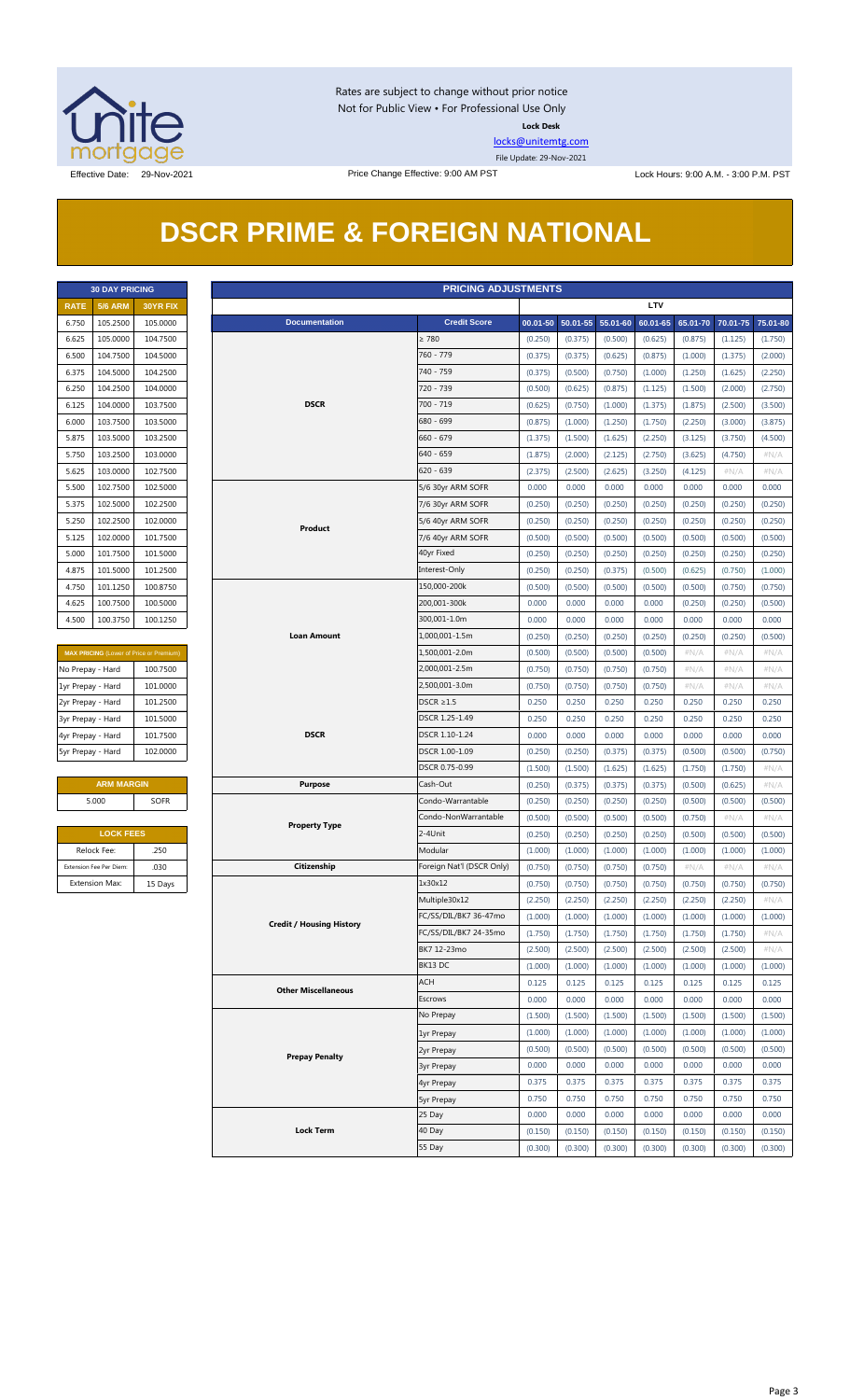

Rates are subject to change without prior notice Not for Public View • For Professional Use Only **Lock Desk** locks@unitemtg.com File Update: 29-Nov-2021

Effective: 9:00 AM PST Lock Hours: 9:00 AM . - 3:00 P.M. PST Lock Hours: 9:00 AM . - 3:00 P.M. PST

# **Alt Doc PRIME PLUS**

|             | <b>PRIMARY &amp; SECONDARY HOME</b> |                 |
|-------------|-------------------------------------|-----------------|
| <b>RATE</b> | <b>5/6 ARM</b>                      | <b>30YR FIX</b> |
| 6.125       | 105,500                             | 105.250         |
| 6.000       | 105.250                             | 105.000         |
| 5.875       | 105,000                             | 104.750         |
| 5.750       | 104.750                             | 104.500         |
| 5.625       | 104.500                             | 104.250         |
| 5.500       | 104.250                             | 104.000         |
| 5.375       | 104.000                             | 103.750         |
| 5.250       | 103.750                             | 103.500         |
| 5.125       | 103.500                             | 103.250         |
| 5.000       | 103.250                             | 103,000         |
| 4.875       | 103,000                             | 102.750         |
| 4.750       | 102.750                             | 102.500         |
| 4.625       | 102,500                             | 102.250         |
| 4.500       | 102.250                             | 102.000         |
| 4.375       | 101.875                             | 101.625         |
| 4.250       | 101.500                             | 101.250         |
| 4.125       | 101.125                             | 100.875         |
| 4.000       | 100.750                             | 100.500         |
|             |                                     |                 |

| <b>LOCK FEES</b>                               |         |
|------------------------------------------------|---------|
| Relock Fee:                                    | .250    |
| <b>Extension Fee Per Diem</b>                  | .030    |
| <b>Extension Max:</b>                          | 15 Days |
|                                                |         |
| <b>MAX PRICING (Lower of Price or Premium)</b> |         |
| 101.0000                                       |         |

|                | PRIMARY & SECONDARY HOME                |          |                               |                        |                           | <b>PRICING ADJUSTMENTS</b> |          |                           |          |          |             |
|----------------|-----------------------------------------|----------|-------------------------------|------------------------|---------------------------|----------------------------|----------|---------------------------|----------|----------|-------------|
| RATE           | <b>5/6 ARM</b>                          | 30YR FIX |                               |                        |                           |                            |          | LTV                       |          |          |             |
| 6.125          | 105.500                                 | 105.250  | <b>Documentation</b>          | <b>Credit Score</b>    | 00.01-50                  | 50.01-55                   | 55.01-60 | 60.01-65                  | 65.01-70 | 70.01-75 | 75.01-80    |
| 6.000          | 105.250                                 | 105.000  | <b>Full Doc</b>               | >780                   | 0.000                     | 0.000                      | 0.000    | (0.250)                   | (0.375)  | (0.375)  | (0.500)     |
| 5.875          | 105.000                                 | 104.750  |                               | 760 - 779              | 0.000                     | 0.000                      | 0.000    | (0.250)                   | (0.375)  | (0.500)  | (0.625)     |
| 5.750          | 104.750                                 | 104.500  |                               | 740 - 759              | 0.000                     | 0.000                      | 0.000    | (0.250)                   | (0.375)  | (0.625)  | (0.750)     |
| 5.625          | 104.500                                 | 104.250  |                               | 720 - 739              | (0.125)                   | (0.125)                    | (0.125)  | (0.250)                   | (0.500)  | (0.750)  | (1.000)     |
| 5.500          | 104.250                                 | 104.000  |                               | 700 - 719              | (0.250)                   | (0.250)                    | (0.375)  | (0.500)                   | (0.625)  | (0.875)  | $\#N/\beta$ |
| 5.375          | 104.000                                 | 103.750  |                               | 680 - 699              | (0.250)                   | (0.250)                    | (0.500)  | (0.625)                   | (0.750)  | #N//     | #N/A        |
| 5.250          | 103.750                                 | 103.500  |                               | 660 - 679              | (0.250)                   | (0.375)                    | (0.500)  | (1.000)                   | (1.375)  | #N/A     | #N/A        |
| 5.125          | 103.500                                 | 103.250  |                               | 640 - 659              | $\#N/A$                   | #N/A                       | #N/A     | $\#N/A$                   | #N/A     | #N/A     | #N/A        |
| 5.000          | 103.250                                 | 103.000  |                               | 620 - 639              | #N/A                      | #N/A                       | #N/A     | #N/A                      | $\#N/A$  | #N/A     | $\#N/A$     |
| 4.875          | 103,000                                 | 102.750  | <b>Bank</b>                   | $\geq 780$             | (0.125)                   | (0.250)                    | (0.250)  | (0.375)                   | (0.500)  | (0.625)  | (0.875)     |
| 4.750          | 102.750                                 | 102.500  | <b>Statement</b>              | 760 - 779              | (0.250)                   | (0.250)                    | (0.250)  | (0.500)                   | (0.625)  | (0.750)  | (1.125)     |
| 4.625          | 102.500                                 | 102.250  |                               | 740 - 759              | (0.250)                   | (0.250)                    | (0.250)  | (0.625)                   | (0.750)  | (1.000)  | (1.375)     |
| 4.500          | 102.250                                 | 102.000  |                               | 720 - 739              | (0.250)                   | (0.375)                    | (0.375)  | (0.750)                   | (0.875)  | (1.125)  | (1.625)     |
| 4.375          | 101.875                                 | 101.625  |                               | 700 - 719              | (0.375)                   | (0.375)                    | (0.625)  | (0.875)                   | (1.125)  | (1.500)  | $\#N/A$     |
| 4.250          | 101.500                                 | 101.250  |                               | 680 - 699              | (0.375)                   | (0.500)                    | (0.750)  | (1.000)                   | (1.375)  | #N/A     | #N/A        |
| 4.125          | 101.125                                 | 100.875  |                               | 660 - 679              | (0.500)                   | (0.750)                    | (1.000)  | (1.500)                   | (2.250)  | # $N/A$  | #N/A        |
| 4.000          | 100.750                                 | 100.500  |                               | $640 - 659$            | #N/A                      | #N/A                       | $\#N/A$  | $\#N/A$                   | #N/A     | #N/A     | #N/A        |
|                |                                         |          |                               | $620 - 639$            | $\#N/A$                   | $\#N/A$                    | $\#N/A$  | $\#N/A$                   | $\#N/A$  | #N/A     | $\#N/A$     |
|                | <b>ARM MARGIN</b>                       |          |                               | 12 Mth Bank Statements | (0.125)                   | (0.125)                    | (0.125)  | (0.250)                   | (0.375)  | (0.375)  | (0.375)     |
|                | 5.000                                   | SOFR     | Asset                         | >780                   | (0.125)                   | (0.250)                    | (0.250)  | (0.625)                   | (0.875)  | (1.125)  | (1.500)     |
|                |                                         |          | <b>Depletion</b>              | 760 - 779              | (0.125)                   | (0.250)                    | (0.375)  | (0.750)                   | (1.000)  | (1.375)  | (1.875)     |
|                |                                         |          |                               | 740 - 759              | (0.250)                   | (0.250)                    | (0.500)  | (0.875)                   | (1.125)  | (1.625)  | (2.250)     |
|                | <b>LOCK FEES</b>                        |          |                               | 720 - 739              | (0.375)                   | (0.500)                    | (0.625)  | (1.000)                   | (1.500)  | (2.000)  | (2.750)     |
| Relock Fee:    |                                         | .250     |                               | 700 - 719              | (0.500)                   | (0.625)                    | (1.000)  | (1.375)                   | (1.875)  | (2.500)  | $\#N/A$     |
|                | xtension Fee Per Diem                   | .030     |                               | 680 - 699              | (0.625)                   | (0.750)                    | (1.250)  | (1.750)                   | (2.250)  | #N//     | #N/A        |
| Extension Max: |                                         | 15 Days  |                               | 660 - 679              | (0.750)                   | (1.000)                    | (1.500)  | (2.250)                   | (3.125)  | #N/A     | #N/A        |
|                |                                         |          |                               | 640 - 659              | $\#N/A$                   | #N/A                       | $\#N/A$  | $\#N/A$                   | $\#N/A$  | #N/A     | #N/A        |
|                | MAX PRICING (Lower of Price or Premium) |          |                               | 620 - 639              | $\#\mathsf{N}/\mathsf{A}$ | # $N/A$                    | $\#N/A$  | $\#\mathsf{N}/\mathsf{A}$ | #N/A     | #N/A     | # $N/A$     |
|                | 101.0000                                |          | Product                       | 5/6 30yr ARM SOFR      | 0.000                     | 0.000                      | 0.000    | 0.000                     | 0.000    | 0.000    | 0.000       |
|                |                                         |          |                               | 5/6 40yr ARM SOFR      | (0.250)                   | (0.250)                    | (0.250)  | (0.250)                   | (0.250)  | (0.250)  | (0.250)     |
|                |                                         |          |                               | 30yr Fixed             | 0.000                     | 0.000                      | 0.000    | 0.000                     | 0.000    | 0.000    | 0.000       |
|                |                                         |          |                               | 40yr Fixed             | (0.250)                   | (0.250)                    | (0.250)  | (0.250)                   | (0.250)  | (0.250)  | (0.250)     |
|                |                                         |          |                               | Interest-Only          | (0.250)                   | (0.250)                    | (0.375)  | (0.500)                   | (0.625)  | (0.750)  | #N/A        |
|                |                                         |          | Loan                          | 150,000-200k           | (0.500)                   | (0.500)                    | (0.500)  | (0.500)                   | (0.500)  | (0.750)  | (0.750)     |
|                |                                         |          | Amount                        | 200,001-300k           | 0.000                     | 0.000                      | 0.000    | 0.000                     | (0.250)  | (0.250)  | (0.250)     |
|                |                                         |          |                               | 300,001-1,000,000      | 0.000                     | 0.000                      | 0.000    | 0.000                     | 0.000    | 0.000    | 0.000       |
|                |                                         |          |                               | 1,000,001-1.5m         | (0.250)                   | (0.250)                    | (0.250)  | (0.250)                   | (0.250)  | (0.250)  | (0.250)     |
|                |                                         |          |                               | 1,500,001-2.0m         | (0.500)                   | (0.500)                    | (0.500)  | (0.500)                   | (0.500)  | $\#N$ /  | $\#N$ //    |
|                |                                         |          |                               | 2,000,001-2.5m         | (0.750)                   | (0.750)                    | (0.750)  | (0.750)                   | (0.750)  | #N/A     | #N/A        |
|                |                                         |          |                               | ,500,001-3.0m          | (0.750)                   | (0.750)                    | (0.750)  | (0.750)                   | (0.750)  | #N//     | $\#N/\beta$ |
|                |                                         |          | DTI                           | 43.01-50               | 0.000                     | 0.000                      | 0.000    | 0.000                     | 0.000    | 0.000    | 0.000       |
|                |                                         |          |                               | 50.01-55               | 0.000                     | 0.000                      | 0.000    | 0.000                     | 0.000    | (0.125)  | #N/A        |
|                |                                         |          | Cash Out                      |                        | (0.250)                   | (0.375)                    | (0.375)  | (0.375)                   | (0.500)  | (0.625)  | #N/A        |
|                |                                         |          | <b>Second Home</b>            |                        | (0.500)                   | (0.500)                    | (0.500)  | (0.500)                   | (0.500)  | (0.500)  | (0.500)     |
|                |                                         |          | <b>Property Type</b>          | Condo-Warrantable      | (0.250)                   | (0.250)                    | (0.250)  | (0.250)                   | (0.500)  | (0.500)  | $\#N/A$     |
|                |                                         |          |                               | Condo-NonWarrantable   | (0.500)                   | (0.500)                    | (0.500)  | (0.500)                   | #N/A     | #N/A     | #N/A        |
|                |                                         |          |                               | 2-Unit                 | (0.250)                   | (0.250)                    | (0.250)  | (0.250)                   | (0.500)  | #N/A     | #N/A        |
|                |                                         |          | <b>Credit/Housing History</b> | 1x30x12                | (0.750)                   | (0.750)                    | (0.750)  | (0.750)                   | (0.750)  | (0.750)  | (0.750)     |
|                |                                         |          |                               | Multiple30x12          | (2.250)                   | (2.250)                    | (2.250)  | (2.250)                   | (2.250)  | (2.250)  | (2.250)     |
|                |                                         |          | <b>Misccellaneous</b>         | ACH                    | 0.125                     | 0.125                      | 0.125    | 0.125                     | 0.125    | 0.125    | 0.125       |
|                |                                         |          |                               | No Escrows (No HPML)   | (0.150)                   | (0.150)                    | (0.150)  | (0.150)                   | (0.150)  | (0.150)  | (0.150)     |
|                |                                         |          | <b>Lock Term</b>              | 45 Day                 | (0.150)                   | (0.150)                    | (0.150)  | (0.150)                   | (0.150)  | (0.150)  | (0.150)     |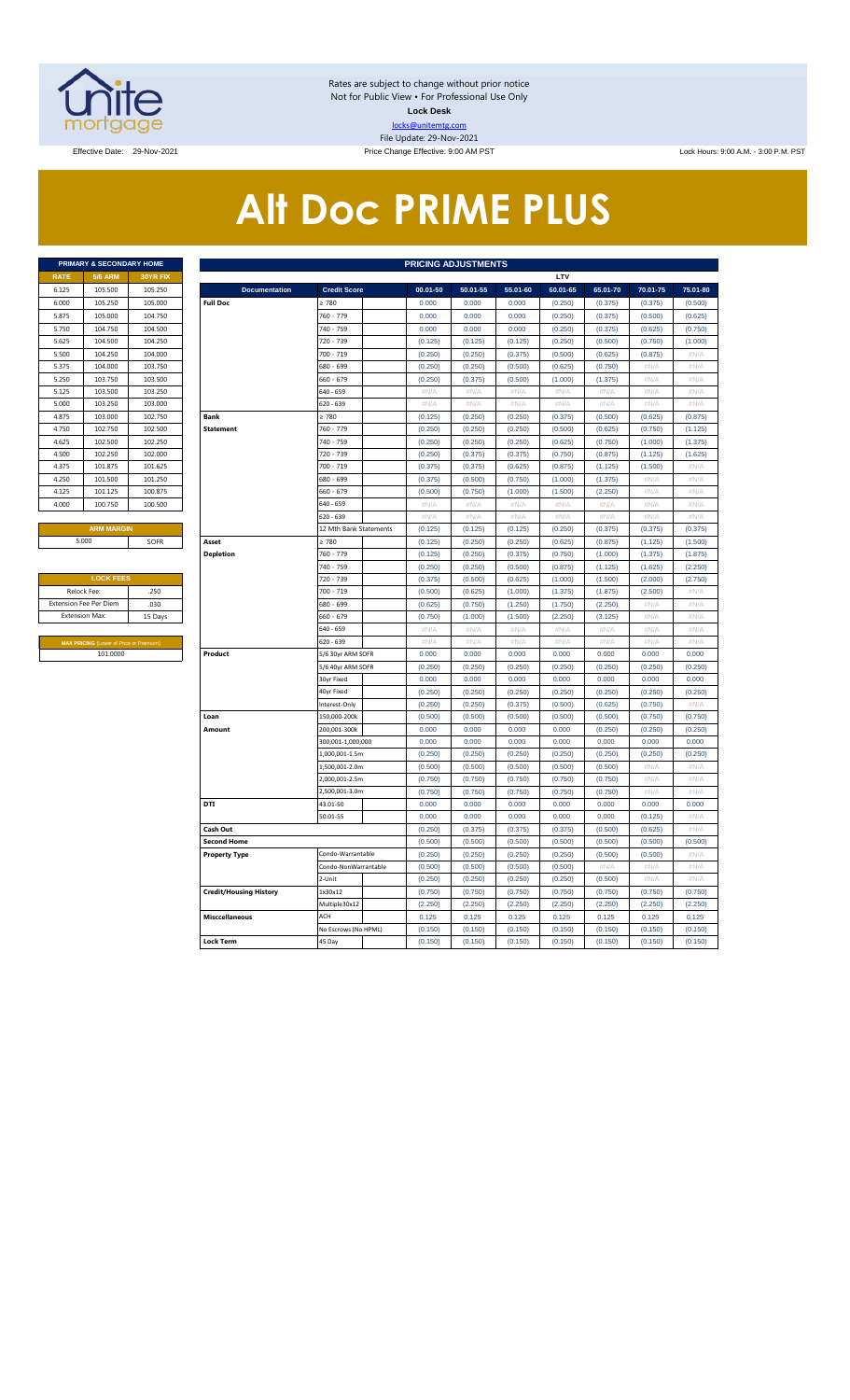

Rates are subject to change without prior notice Not for Public View • For Professional Use Only **Lock Desk** locks@unitemtg.com File Update: 29-Nov-2021

Effective Date: 29-Nov-2021 Price Change Effective: 9:00 AM PST Lock Hours: 9:00 A.M. - 3:00 P.M. PST

# **Alt Doc PRIME**

| <b>PRIMARY &amp; SECONDARY HOME</b> |                |                 |  |  |  |  |  |  |  |  |  |  |
|-------------------------------------|----------------|-----------------|--|--|--|--|--|--|--|--|--|--|
| <b>RATE</b>                         | <b>5/6 ARM</b> | <b>30YR FIX</b> |  |  |  |  |  |  |  |  |  |  |
| 6.250                               | 105.000        | 104.750         |  |  |  |  |  |  |  |  |  |  |
| 6.125                               | 104.750        | 104.500         |  |  |  |  |  |  |  |  |  |  |
| 6.000                               | 104.500        | 104.250         |  |  |  |  |  |  |  |  |  |  |
| 5.875                               | 104.250        | 104.000         |  |  |  |  |  |  |  |  |  |  |
| 5.750                               | 104.000        | 103.750         |  |  |  |  |  |  |  |  |  |  |
| 5.625                               | 103.750        | 103.500         |  |  |  |  |  |  |  |  |  |  |
| 5.500                               | 103.500        | 103.250         |  |  |  |  |  |  |  |  |  |  |
| 5.375                               | 103.250        | 103.000         |  |  |  |  |  |  |  |  |  |  |
| 5.250                               | 103.000        | 102.750         |  |  |  |  |  |  |  |  |  |  |
| 5.125                               | 102.750        | 102.500         |  |  |  |  |  |  |  |  |  |  |
| 5.000                               | 102.500        | 102.250         |  |  |  |  |  |  |  |  |  |  |
| 4.875                               | 102.250        | 102.000         |  |  |  |  |  |  |  |  |  |  |
| 4.750                               | 102.000        | 101.750         |  |  |  |  |  |  |  |  |  |  |
| 4.625                               | 101.750        | 101.500         |  |  |  |  |  |  |  |  |  |  |
| 4.500                               | 101.500        | 101.250         |  |  |  |  |  |  |  |  |  |  |
| 4.375                               | 101.125        | 100.875         |  |  |  |  |  |  |  |  |  |  |
| 4.250                               | 100.750        | 100.500         |  |  |  |  |  |  |  |  |  |  |
| 4.125                               | 100.375        | 100.125         |  |  |  |  |  |  |  |  |  |  |

#### **ARM MARGIN** 5.000

| <b>LOCK FEES</b>              |         |
|-------------------------------|---------|
| Relock Fee:                   | 250     |
| <b>Extension Fee Per Diem</b> | .030    |
| <b>Extension Max:</b>         | 15 Days |
|                               |         |

**MAX PRICING** (Lower of Price or Premium) 101.0000

|                       | PRIMARY & SECONDARY HOME                            |                    |                                         |                                 |                    | <b>PRICING ADJUSTMENTS</b> |                    |                    |                    |                    |                    |                    |                    |
|-----------------------|-----------------------------------------------------|--------------------|-----------------------------------------|---------------------------------|--------------------|----------------------------|--------------------|--------------------|--------------------|--------------------|--------------------|--------------------|--------------------|
| RATE                  | <b>5/6 ARM</b>                                      | 30YR FIX           |                                         |                                 |                    |                            |                    | LTV                |                    |                    |                    |                    |                    |
| 6.250                 | 105.000<br>104.750                                  | 104.750            | <b>Documentation</b><br><b>Full Doc</b> | <b>Credit Score</b><br>: 780    | 00.01-50<br>0.000  | 50.01-55<br>0.000          | 55.01-60<br>0.000  | 60.01-65           | 65.01-70           | 70.01-75           | 75.01-80           | 80.01-85           | 85.01-90           |
| 6.125<br>6.000        | 104.500                                             | 104.500<br>104.250 |                                         | 760 - 779                       | 0.000              | 0.000                      | 0.000              | (0.250)<br>(0.250) | (0.375)<br>(0.375) | (0.375)<br>(0.500) | (0.500)<br>(0.625) | (0.750)<br>(0.875) | (1.125)<br>(1.375) |
| 5.875                 | 104.250                                             | 104.000            |                                         | 740 - 759                       | 0.000              | 0.000                      | 0.000              | (0.250)            | (0.375)            | (0.625)            | (0.750)            | (1.125)            | (1.625)            |
| 5.750                 | 104.000                                             | 103.750            |                                         | 720 - 739                       | (0.125)            | (0.125)                    | (0.125)            | (0.250)            | (0.500)            | (0.750)            | (1.000)            | (1.250)            | (1.875)            |
| 5.625                 | 103.750                                             | 103.500            |                                         | 700 - 719                       | (0.250)            | (0.250)                    | (0.375)            | (0.500)            | (0.625)            | (0.875)            | (1.250)            | (1.625)            | (2.250)            |
| 5.500                 | 103.500                                             | 103.250            |                                         | 680 - 699                       | (0.250)            | (0.250)                    | (0.500)            | (0.625)            | (0.750)            | (1.000)            | (1.375)            | (2.000)            | #N/A               |
| 5.375                 | 103.250                                             | 103.000            |                                         | 660 - 679                       | (0.250)            | (0.375)                    | (0.500)            | (1.000)            | (1.375)            | (1.625)            | (2.000)            | (2.750)            | #N/A               |
| 5.250                 | 103.000                                             | 102.750            |                                         | 640 - 659                       | (0.375)            | (0.375)                    | (0.500)            | (1.250)            | (1.500)            | (1.750)            | (2.250)            | #N/A               | #N/A               |
| 5.125                 | 102.750                                             | 102.500            |                                         | 620 - 639                       | (0.500)            | (0.500)                    | (0.500)            | (1.500)            | (1.750)            | (2.000)            | (2.500)            | #N/A               | #N/A               |
| 5.000                 | 102.500                                             | 102.250            | Bank                                    | : 780                           | (0.125)            | (0.250)                    | (0.250)            | (0.375)            | (0.500)            | (0.625)            | (0.875)            | (1.250)            | (2.000)            |
| 4.875                 | 102.250                                             | 102.000            | <b>Statement</b>                        | 760 - 779                       | (0.250)            | (0.250)                    | (0.250)            | (0.500)            | (0.625)            | (0.750)            | (1.125)            | (1.625)            | (2.375)            |
| 4.750                 | 102.000                                             | 101.750            |                                         | 740 - 759                       | (0.250)            | (0.250)                    | (0.250)            | (0.625)            | (0.750)            | (1.000)            | (1.375)            | (1.875)            | (2.875)            |
| 4.625                 | 101.750                                             | 101.500            |                                         | 720 - 739                       | (0.250)            | (0.375)                    | (0.375)            | (0.750)            | (0.875)            | (1.125)            | (1.625)            | (2.250)            | (3.375)            |
| 4.500                 | 101.500                                             | 101.250            |                                         | 700 - 719                       | (0.375)            | (0.375)                    | (0.625)            | (0.875)            | (1.125)            | (1.500)            | (2.000)            | (2.750)            | (4.000)            |
| 4.375                 | 101.125                                             | 100.875            |                                         | 680 - 699                       | (0.375)            | (0.500)                    | (0.750)            | (1.000)            | (1.375)            | (1.750)            | (2.500)            | (3.500)            | #N/A               |
| 4.250                 | 100.750                                             | 100.500            |                                         | 660 - 679                       | (0.500)            | (0.750)                    | (1.000)            | (1.500)            | (2.250)            | (2.750)            | (3.500)            | (4.250)            | #N/A               |
| 4.125                 | 100.375                                             | 100.125            |                                         | 640 - 659                       | (0.750)            | (1.000)                    | (1.250)            | (1.750)            | (2.500)            | (3.125)            | (4.000)            | #N/A               | #N/A               |
|                       |                                                     |                    |                                         | 620 - 639                       | (1.250)            | (1.500)                    | (1.750)            | (2.250)            | (3.000)            | (3.625)            | #N/A               | #N/A               | #N/A               |
|                       |                                                     |                    |                                         | 3 Mth Bank Statements           | (0.750)            | (0.750)                    | (0.750)            | (0.875)            | (1.000)            | (1.000)            | (1.000)            | #N/A               | #N/A               |
|                       | <b>ARM MARGIN</b>                                   |                    |                                         | 12 Mth Bank Statements          | (0.125)            | (0.125)                    | (0.125)            | (0.250)            | (0.375)            | (0.375)            | (0.375)            | (0.500)            | (0.500)            |
| 5.000                 |                                                     | SOFR               | Asset                                   | 2780                            | (0.125)            | (0.250)                    | (0.250)            | (0.625)            | (0.875)            | (1.125)            | (1.500)            | #N/A               | #N/A               |
|                       |                                                     |                    | <b>Depletion</b>                        | 760 - 779                       | (0.125)            | (0.250)                    | (0.375)            | (0.750)            | (1.000)            | (1.375)            | (1.875)            | #N/A               | #N/A               |
|                       |                                                     |                    |                                         | 740 - 759                       | (0.250)            | (0.250)                    | (0.500)            | (0.875)            | (1.125)            | (1.625)            | (2.250)            | $\#N/A$            | #N/A               |
|                       | <b>LOCK FEES</b>                                    |                    |                                         | 720 - 739                       | (0.375)            | (0.500)                    | (0.625)            | (1.000)            | (1.500)            | (2.000)            | (2.750)            | $\#N/A$            | #N/A               |
| Relock Fee:           | xtension Fee Per Diem                               | .250               |                                         | 700 - 719                       | (0.500)            | (0.625)                    | (1.000)            | (1.375)            | (1.875)            | (2.500)            | (3.500)            | $\#N/A$<br># $N/A$ | #N/A               |
| <b>Extension Max:</b> |                                                     | .030<br>15 Days    |                                         | 680 - 699<br>660 - 679          | (0.625)<br>(0.750) | (0.750)<br>(1.000)         | (1.250)<br>(1.500) | (1.750)<br>(2.250) | (2.250)<br>(3.125) | (3.000)<br>(4.375) | (4.125)<br>(4.875) | $\#N/A$            | #N/A<br>#N/A       |
|                       |                                                     |                    |                                         | 640 - 659                       | (1.250)            | (1.500)                    | (2.000)            | (2.750)            | (3.625)            | (4.875)            | #N/A               | $\#N/A$            | #N/A               |
|                       |                                                     |                    |                                         | 620 - 639                       | (1.750)            | (2.000)                    | (2.500)            | (3.250)            | (4.125)            | #N/A               | #N/A               | $\#N/A$            | #N/A               |
|                       |                                                     |                    | P&L                                     | 2780                            | (0.625)            | (0.750)                    | (0.750)            | (1.125)            | (1.375)            | (1.625)            | (2.125)            | $\#N/A$            | #N/A               |
|                       | MAX PRICING (Lower of Price or Premium)<br>101.0000 |                    |                                         | 760 - 779                       | (0.625)            | (0.750)                    | (0.875)            | (1.250)            | (1.500)            | (1.875)            | (2.500)            | $\#N/A$            | #N/A               |
|                       |                                                     |                    |                                         | 740 - 759                       | (0.750)            | (0.750)                    | (1.000)            | (1.375)            | (1.625)            | (2.125)            | (2.875)            | # $N/A$            | #N/A               |
|                       |                                                     |                    |                                         | 720 - 739                       | (0.875)            | (1.000)                    | (1.125)            | (1.500)            | (2.000)            | (2.500)            | (3.375)            | $\#N/A$            | #N/A               |
|                       |                                                     |                    |                                         | 700 - 719                       | (1.000)            | (1.125)                    | (1.500)            | (1.875)            | (2.375)            | (3.000)            | (4.125)            | $\#N/A$            | #N/A               |
|                       |                                                     |                    |                                         | 680 - 699                       | (1.125)            | (1.250)                    | (1.750)            | (2.250)            | (2.750)            | (3.500)            | #N/A               | $\#N/A$            | #N/A               |
|                       |                                                     |                    |                                         | 660 - 679                       | (1.250)            | (1.500)                    | (2.000)            | (2.750)            | (3.625)            | (4.875)            | #N/A               | $\#N/A$            | #N/A               |
|                       |                                                     |                    |                                         | 640 - 659                       | (1.750)            | (2.000)                    | (2.500)            | (3.250)            | (4.125)            | #N/A               | #N/A               | $\#N/A$            | #N/A               |
|                       |                                                     |                    |                                         | 620 - 639                       | (2.250)            | (2.500)                    | (3.000)            | (3.750)            | (4.625)            | #N/A               | #N/A               | $\#N/A$            | #N/A               |
|                       |                                                     |                    | Product                                 | 5/6 30yr ARM SOFR               | 0.000              | 0.000                      | 0.000              | 0.000              | 0.000              | 0.000              | 0.000              | 0.000              | 0.000              |
|                       |                                                     |                    |                                         | 5/6 40yr ARM SOFR               | (0.250)            | (0.250)                    | (0.250)            | (0.250)            | (0.250)            | (0.250)            | (0.250)            | (0.250)            | (0.250)            |
|                       |                                                     |                    |                                         | 7/6 30yr ARM SOFR               | (0.250)            | (0.250)                    | (0.250)            | (0.250)            | (0.250)            | (0.250)            | (0.250)            | (0.250)            | (0.250)            |
|                       |                                                     |                    |                                         | 7/6 40yr ARM SOFR               | (0.500)            | (0.500)                    | (0.500)            | (0.500)            | (0.500)            | (0.500)            | (0.500)            | (0.500)            | (0.500)            |
|                       |                                                     |                    |                                         | 30yr Fixed                      | 0.000              | 0.000                      | 0.000              | 0.000              | 0.000              | 0.000              | 0.000              | 0.000              | 0.000              |
|                       |                                                     |                    |                                         | 40yr Fixed                      | (0.250)            | (0.250)                    | (0.250)            | (0.250)            | (0.250)            | (0.250)            | (0.250)            | (0.250)            | (0.250)            |
|                       |                                                     |                    |                                         | nterest-Only                    | (0.250)            | (0.250)                    | (0.375)            | (0.500)            | (0.625)            | (0.750)            | (1.000)            | (1.500)            | #N/A               |
|                       |                                                     |                    | Loan                                    | 150,000-200k                    | (0.500)            | (0.500)                    | (0.500)            | (0.500)            | (0.500)            | (0.750)            | (0.750)            | (1.000)            | (1.000)            |
|                       |                                                     |                    | Amount                                  | 200,001-300k<br>300,001-400,000 | 0.000<br>0.000     | 0.000<br>0.000             | 0.000<br>0.000     | 0.000<br>0.000     | (0.250)<br>0.000   | (0.250)<br>0.000   | (0.250)<br>0.000   | (0.500)<br>(0.500) | (0.500)<br>(0.500) |
|                       |                                                     |                    |                                         | 400,001-1.0m                    | 0.000              | 0.000                      | 0.000              | 0.000              | 0.000              | 0.000              | 0.000              | 0.000              | 0.000              |
|                       |                                                     |                    |                                         | .,000,001-1.5m                  | (0.250)            | (0.250)                    | (0.250)            | (0.250)            | (0.250)            | (0.250)            | (0.250)            | (0.250)            | #N/A               |
|                       |                                                     |                    |                                         | ,500,001-2.0m                   | (0.500)            | (0.500)                    | (0.500)            | (0.500)            | (0.500)            | (0.500)            | (0.500)            | $\#N/A$            | #N/A               |
|                       |                                                     |                    |                                         | .000,001-2.5m                   | (0.750)            | (0.750)                    | (0.750)            | (0.750)            | (0.750)            | (0.750)            | (0.750)            | # $N/A$            | #N/A               |
|                       |                                                     |                    |                                         | ,500,001-3.0m                   | (0.750)            | (0.750)                    | (0.750)            | (0.750)            | (0.750)            | (0.750)            | (0.750)            | $\#N/A$            | #N/A               |
|                       |                                                     |                    |                                         | 3,000,001-3.5m                  | (0.750)            | (0.750)                    | (0.750)            | (0.750)            | (0.750)            | (0.750)            | #N/A               | # $N/A$            | #N/A               |
|                       |                                                     |                    |                                         | 500,001-4.0m                    | (0.750)            | (0.750)                    | (0.750)            | (0.750)            | (0.750)            | (0.750)            | #N/A               | $\#N/A$            | #N/A               |
|                       |                                                     |                    | DTI                                     | 43.01-50                        | 0.000              | 0.000                      | 0.000              | 0.000              | 0.000              | (0.125)            | (0.125)            | (0.125)            | (0.125)            |
|                       |                                                     |                    |                                         | 50.01-55                        | 0.000              | 0.000                      | 0.000              | 0.000              | 0.000              | (0.375)            | (0.375)            | $\#N/A$            | #N/A               |
|                       |                                                     |                    | Cash Out                                |                                 | (0.250)            | (0.375)                    | (0.375)            | (0.375)            | (0.500)            | (0.625)            | (1.000)            | # $N/A$            | #N/A               |
|                       |                                                     |                    | <b>Second Home</b>                      |                                 | (0.500)            | (0.500)                    | (0.500)            | (0.500)            | (0.500)            | (0.500)            | (0.500)            | $\#N/A$            | #N/A               |
|                       |                                                     |                    | <b>Property Type</b>                    | Condo-Warrantable               | (0.250)            | (0.250)                    | (0.250)            | (0.250)            | (0.500)            | (0.500)            | (0.500)            | (0.500)            | #N/A               |
|                       |                                                     |                    |                                         | Condo-NonWarrantable            | (0.500)            | (0.500)                    | (0.500)            | (0.500)            | (0.750)            | (0.750)            | #N/A               | $\#N/A$            | #N/A               |
|                       |                                                     |                    |                                         | !-Unit                          | (0.250)            | (0.250)                    | (0.250)            | (0.250)            | (0.500)            | (0.500)            | (0.500)            | (0.500)            | #N/A               |
|                       |                                                     |                    |                                         | Modular                         | (1.000)            | (1.000)                    | (1.000)            | (1.000)            | (1.000)            | (1.000)            | (1.000)            | $\#N/A$            | #N/A               |
|                       |                                                     |                    |                                         | Rural                           | (1.000)            | (1.000)                    | (1.000)            | (1.000)            | (1.000)            | (1.000)            | #N/A               | #N/A               | # $N/A$            |
|                       |                                                     |                    | <b>Credit/Housing History</b>           | 1x30x12                         | (0.750)            | (0.750)                    | (0.750)            | (0.750)            | (0.750)            | (0.750)            | (0.750)            | (0.750)            | (0.750)            |
|                       |                                                     |                    |                                         | Multiple30x12                   | (2.250)            | (2.250)                    | (2.250)            | (2.250)            | (2.250)            | (2.250)            | (2.250)            | (2.250)            | #N/A               |
|                       |                                                     |                    |                                         | FC/SS/DIL/BK7 36-47mo           | (1.000)            | (1.000)                    | (1.000)            | (1.000)            | (1.000)            | (1.000)            | (1.000)            | (1.000)            | (1.000)            |
|                       |                                                     |                    |                                         | FC/SS/DIL/BK7 24-35mo           | (1.750)            | (1.750)                    | (1.750)            | (1.750)            | (1.750)            | (1.750)            | (1.750)            | (1.750)            | #N/A               |
|                       |                                                     |                    |                                         | BK7 12-23mo                     | (2.500)            | (2.500)                    | (2.500)            | (2.500)            | (2.500)            | (2.500)            | (2.500)            | (2.500)            | #N/A               |
|                       |                                                     |                    |                                         | BK13DC                          | (1.000)            | (1.000)                    | (1.000)            | (1.000)            | (1.000)            | (1.000)            | (1.000)            | (1.000)            | (1.000)            |
|                       |                                                     |                    | <b>Misccellaneous</b>                   | ACH                             | 0.125              | 0.125                      | 0.125              | 0.125              | 0.125              | 0.125              | 0.125              | 0.125              | 0.125              |
|                       |                                                     |                    |                                         | No Escrows (No HPML)            | (0.150)            | (0.150)                    | (0.150)            | (0.150)            | (0.150)            | (0.150)            | (0.150)            | (0.150)            | (0.150)            |
|                       |                                                     |                    | <b>Lock Term</b>                        | 45 Day                          | (0.150)            | (0.150)                    | (0.150)            | (0.150)            | (0.150)            | (0.150)            | (0.150)            | (0.150)            | (0.150)            |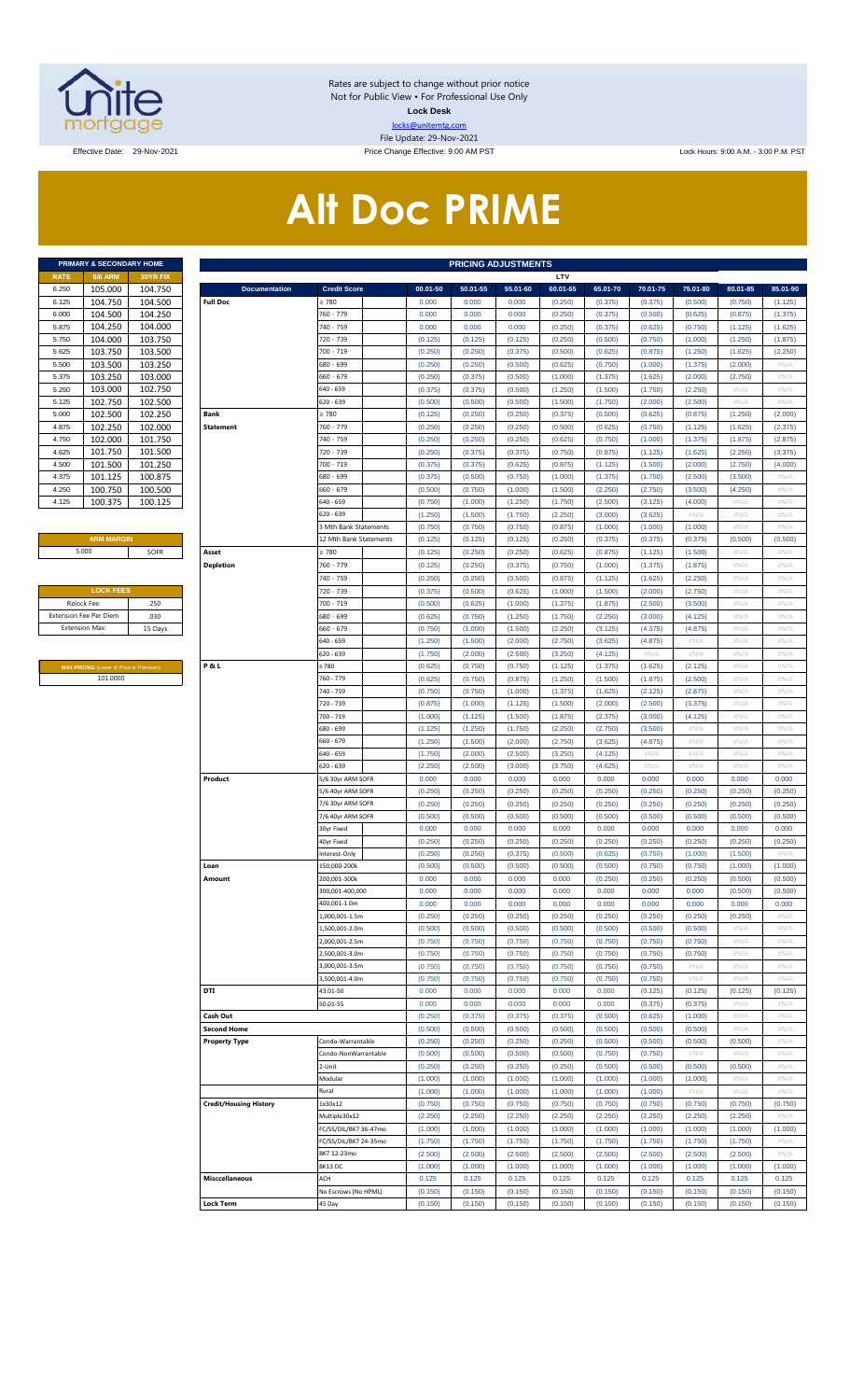

#### [V](https://unitemortgage.com/)isit: https://unitemortgage.com

The pricing engine is the Formal price given, please access it through:

**Quick Pricer:** [https://un](https://unitemortgage.com/broker-resources/price-my-loan/)itemortgage.com/broker-resources/price-my-loan/

### **CALL US TODAY: 800-777-1207**

#### **CONVENTIONAL PRODUCTS AND PRICING**

|                                                                                                         | <b>CONFORMING LOANS</b>                                                                                                     |                                                                                                                             |                                                                                                                             |                                                                                                         |                                                                                                                             |                                                                                                                             |                                                                                                                             |                                                                                                         |                                                                                                                               |                                                                                                                               |                                                                                                                             |                                                                                                         |                                                                                                                               |                                                                                                                             |                                                                                                                             |
|---------------------------------------------------------------------------------------------------------|-----------------------------------------------------------------------------------------------------------------------------|-----------------------------------------------------------------------------------------------------------------------------|-----------------------------------------------------------------------------------------------------------------------------|---------------------------------------------------------------------------------------------------------|-----------------------------------------------------------------------------------------------------------------------------|-----------------------------------------------------------------------------------------------------------------------------|-----------------------------------------------------------------------------------------------------------------------------|---------------------------------------------------------------------------------------------------------|-------------------------------------------------------------------------------------------------------------------------------|-------------------------------------------------------------------------------------------------------------------------------|-----------------------------------------------------------------------------------------------------------------------------|---------------------------------------------------------------------------------------------------------|-------------------------------------------------------------------------------------------------------------------------------|-----------------------------------------------------------------------------------------------------------------------------|-----------------------------------------------------------------------------------------------------------------------------|
|                                                                                                         |                                                                                                                             | <b>DU CONF CONV 30 YEAR</b>                                                                                                 |                                                                                                                             |                                                                                                         | <b>DU CONF CONV 20 YEAR</b>                                                                                                 |                                                                                                                             |                                                                                                                             |                                                                                                         | <b>DU CONF CONV 15 YEAR</b>                                                                                                   |                                                                                                                               |                                                                                                                             |                                                                                                         |                                                                                                                               | <b>DU CONF CONV 10 YEAR</b>                                                                                                 |                                                                                                                             |
| Rate<br>3.625<br>3.500<br>3.375<br>3.250<br>3.125<br>3.000<br>2.875<br>2.750<br>2.625                   | 10 Day<br>(4.750)<br>(4.250)<br>(3.875)<br>(3.375)<br>(2.875)<br>(2.250)<br>(1.625)<br>(1.000)<br>(0.125)                   | 25 Day<br>(4.625)<br>(4.125)<br>(3.750)<br>(3.250)<br>(2.750)<br>(2.125)<br>(1.500)<br>(0.875)<br>0.000                     | 40 Day<br>(4.500)<br>(4.000)<br>(3.625)<br>(3.125)<br>(2.625)<br>(2.000)<br>(1.375)<br>(0.750)<br>0.125                     | Rate<br>3.375<br>3.250<br>3.125<br>3.000<br>2.875<br>2.750<br>2.625<br>2.500<br>2.375                   | 10 Day<br>(4.625)<br>(4.125)<br>(3.750)<br>(3.375)<br>(2.875)<br>(2.250)<br>(1.625)<br>(0.750)<br>0.125                     | 25 Day<br>(4.500)<br>(4.000)<br>(3.625)<br>(3.250)<br>(2.750)<br>(2.125)<br>(1.500)<br>(0.625)<br>0.250                     | 40 Day<br>(4.375)<br>(3.875)<br>(3.500)<br>(3.125)<br>(2.625)<br>(2.000)<br>(1.375)<br>(0.500)<br>0.375                     | Rate<br>2.875<br>2.750<br>2.625<br>2.500<br>2.375<br>2.250<br>2.125<br>2.000<br>1.875                   | 10 Day<br>(3.875)<br>(3.500)<br>(3.000)<br>(2.500)<br>(1.875)<br>(1.500)<br>(1.000)<br>(0.375)<br>0.250                       | 25 Day<br>(3.750)<br>(3.375)<br>(2.875)<br>(2.375)<br>(1.750)<br>(1.375)<br>(0.875)<br>(0.250)<br>0.375                       | 40 Day<br>(3.625)<br>(3.250)<br>(2.750)<br>(2.250)<br>(1.625)<br>(1.250)<br>(0.750)<br>(0.125)<br>0.500                     | Rate<br>2.875<br>2.750<br>2.625<br>2.500<br>2.375<br>2.250<br>2.125<br>2.000<br>1.875                   | 10 Day<br>(4.000)<br>(3.625)<br>(3.125)<br>(2.625)<br>(2.500)<br>(2.125)<br>(1.625)<br>(1.000)<br>(0.250)                     | 25 Day<br>(3.875)<br>(3.500)<br>(3.000)<br>(2.500)<br>(2.375)<br>(2.000)<br>(1.500)<br>(0.875)<br>(0.125)                   | 40 Day<br>(3.750)<br>(3.375)<br>(2.875)<br>(2.375)<br>(2.250)<br>(1.875)<br>(1.375)<br>(0.750)<br>0.000                     |
| 2.500                                                                                                   | 0.750                                                                                                                       | 0.875                                                                                                                       | 1.000                                                                                                                       | 2.250                                                                                                   | 0.750                                                                                                                       | 0.875                                                                                                                       | 1.000                                                                                                                       | 1.750                                                                                                   | 1.000                                                                                                                         | 1.125                                                                                                                         | 1.250                                                                                                                       | 1.750                                                                                                   | 0.250                                                                                                                         | 0.375                                                                                                                       | 0.500                                                                                                                       |
|                                                                                                         |                                                                                                                             | <b>LP CONF CONV 30 YEAR</b>                                                                                                 |                                                                                                                             |                                                                                                         | <b>LP CONF CONV 20 YEAR</b>                                                                                                 |                                                                                                                             |                                                                                                                             |                                                                                                         | <b>LP CONF CONV 15 YEAR</b>                                                                                                   |                                                                                                                               |                                                                                                                             |                                                                                                         |                                                                                                                               | LP CONF CONV 10 YEAR                                                                                                        |                                                                                                                             |
| Rate<br>3.750<br>3.625<br>3.500<br>3.375<br>3.250<br>3.125<br>3.000<br>2.875<br>2.750<br>2.625<br>2.500 | 10 Day<br>(4.625)<br>(4.625)<br>(4.125)<br>(3.625)<br>(3.125)<br>(2.500)<br>(2.000)<br>(1.375)<br>(0.750)<br>0.000<br>0.875 | 25 Day<br>(4.500)<br>(4.500)<br>(4.000)<br>(3.500)<br>(3.000)<br>(2.375)<br>(1.875)<br>(1.250)<br>(0.625)<br>0.125<br>1.000 | 40 Day<br>(4.375)<br>(4.375)<br>(3.875)<br>(3.375)<br>(2.875)<br>(2.250)<br>(1.750)<br>(1.125)<br>(0.500)<br>0.250<br>1.125 | Rate<br>3.500<br>3.375<br>3.250<br>3.125<br>3.000<br>2.875<br>2.750<br>2.625<br>2.500<br>2.375<br>2.250 | 10 Day<br>(4.875)<br>(4.500)<br>(4.000)<br>(3.750)<br>(3.250)<br>(2.750)<br>(2.125)<br>(1.500)<br>(0.625)<br>0.125<br>0.875 | 25 Day<br>(4.750)<br>(4.375)<br>(3.875)<br>(3.625)<br>(3.125)<br>(2.625)<br>(2.000)<br>(1.375)<br>(0.500)<br>0.250<br>1.000 | 40 Day<br>(4.625)<br>(4.250)<br>(3.750)<br>(3.500)<br>(3.000)<br>(2.500)<br>(1.875)<br>(1.250)<br>(0.375)<br>0.375<br>1.125 | Rate<br>3.125<br>3.000<br>2.875<br>2.750<br>2.625<br>2.500<br>2.375<br>2.250<br>2.125<br>2.000<br>1.875 | 10 Dav<br>(4.500)<br>(4.125)<br>(3.750)<br>(3.375)<br>(2.875)<br>(2.375)<br>(1.875)<br>(1.375)<br>(0.875)<br>(0.250)<br>0.375 | 25 Day<br>(4.375)<br>(4.000)<br>(3.625)<br>(3.250)<br>(2.750)<br>(2.250)<br>(1.750)<br>(1.250)<br>(0.750)<br>(0.125)<br>0.500 | 40 Day<br>(4.250)<br>(3.875)<br>(3.500)<br>(3.125)<br>(2.625)<br>(2.125)<br>(1.625)<br>(1.125)<br>(0.625)<br>0.000<br>0.625 | Rate<br>3.000<br>2.875<br>2.750<br>2.625<br>2.500<br>2.375<br>2.250<br>2.125<br>2.000<br>1.875<br>1.750 | 10 Day<br>(3.750)<br>(3.625)<br>(3.250)<br>(2.875)<br>(2.500)<br>(2.000)<br>(1.625)<br>(1.250)<br>(0.625)<br>(0.125)<br>0.375 | 25 Day<br>(3.625)<br>(3.500)<br>(3.125)<br>(2.750)<br>(2.375)<br>(1.875)<br>(1.500)<br>(1.125)<br>(0.500)<br>0.000<br>0.500 | 40 Day<br>(3.500)<br>(3.375)<br>(3.000)<br>(2.625)<br>(2.250)<br>(1.750)<br>(1.375)<br>(1.000)<br>(0.375)<br>0.125<br>0.625 |

| <b>HIGH BALANCE CONFORMING</b> |  |  |
|--------------------------------|--|--|
|                                |  |  |

|                                                                                                | <b>DU HIGH BALANCE 30 YEAR</b>                                                                                   |                                                                                                                  |                                                                                                                  | <b>DU HIGH BALANCE 15 YEAR</b>                                                                 |                                                                                                                           |                                                                                                                    |                                                                                                                  |      | <b>DU HIGH BALANCE 20 YEAR</b> |              |               |      | <b>DU HIGH BALANCE 10 YEAR</b> |          |               |  |  |
|------------------------------------------------------------------------------------------------|------------------------------------------------------------------------------------------------------------------|------------------------------------------------------------------------------------------------------------------|------------------------------------------------------------------------------------------------------------------|------------------------------------------------------------------------------------------------|---------------------------------------------------------------------------------------------------------------------------|--------------------------------------------------------------------------------------------------------------------|------------------------------------------------------------------------------------------------------------------|------|--------------------------------|--------------|---------------|------|--------------------------------|----------|---------------|--|--|
| Rate<br>3.750<br>3.625<br>3.500<br>3.375<br>3.250<br>3.125<br>3.000<br>2.875<br>2.750<br>2.625 | 10 Day<br>(4.125)<br>(4.000)<br>(3.500)<br>(3.000)<br>(2.500)<br>(1.875)<br>(1.375)<br>(0.750)<br>0.000<br>0.625 | 25 Day<br>(4.000)<br>(3.875)<br>(3.375)<br>(2.875)<br>(2.375)<br>(1.750)<br>(1.250)<br>(0.625)<br>0.125<br>0.750 | 40 Day<br>(3.875)<br>(3.750)<br>(3.250)<br>(2.750)<br>(2.250)<br>(1.625)<br>(1.125)<br>(0.500)<br>0.250<br>0.875 | Rate<br>3.125<br>3.000<br>2.875<br>2.750<br>2.625<br>2.500<br>2.375<br>2.250<br>2.125<br>2.000 | <b>10 Day</b><br>(2.625)<br>(2.500)<br>(2.750)<br>(2.625)<br>(2.125)<br>(1.625)<br>(1.125)<br>(0.625)<br>(0.250)<br>0.375 | 25 Day<br>(2.500)<br>(2.375)<br>(2.625)<br>(2.500)<br>(2.000)<br>(1.500)<br>(1.000)<br>(0.500)<br>(0.125)<br>0.500 | 40 Day<br>(2.375)<br>(2.250)<br>(2.500)<br>(2.375)<br>(1.875)<br>(1.375)<br>(0.875)<br>(0.375)<br>0.000<br>0.625 | Rate | <b>10 Day</b>                  | 25 Day<br>a. | <b>40 Day</b> | Rate | 10 Day                         | $25$ Day | <b>40 Day</b> |  |  |

**MAX NET PRICING IS 104.000 HIGH BALANCE MAX NET PRICING IS 103.000 Rates and pricing are subject to change without notice.** This document is limited to current Unite Mortgage Wholesale Lending Solutions, and should not be intended as legal advice, legal opinion, or any other advice on specific facts or circumstances. Such policy and practice ar E) All Rights Reserved. 11.2021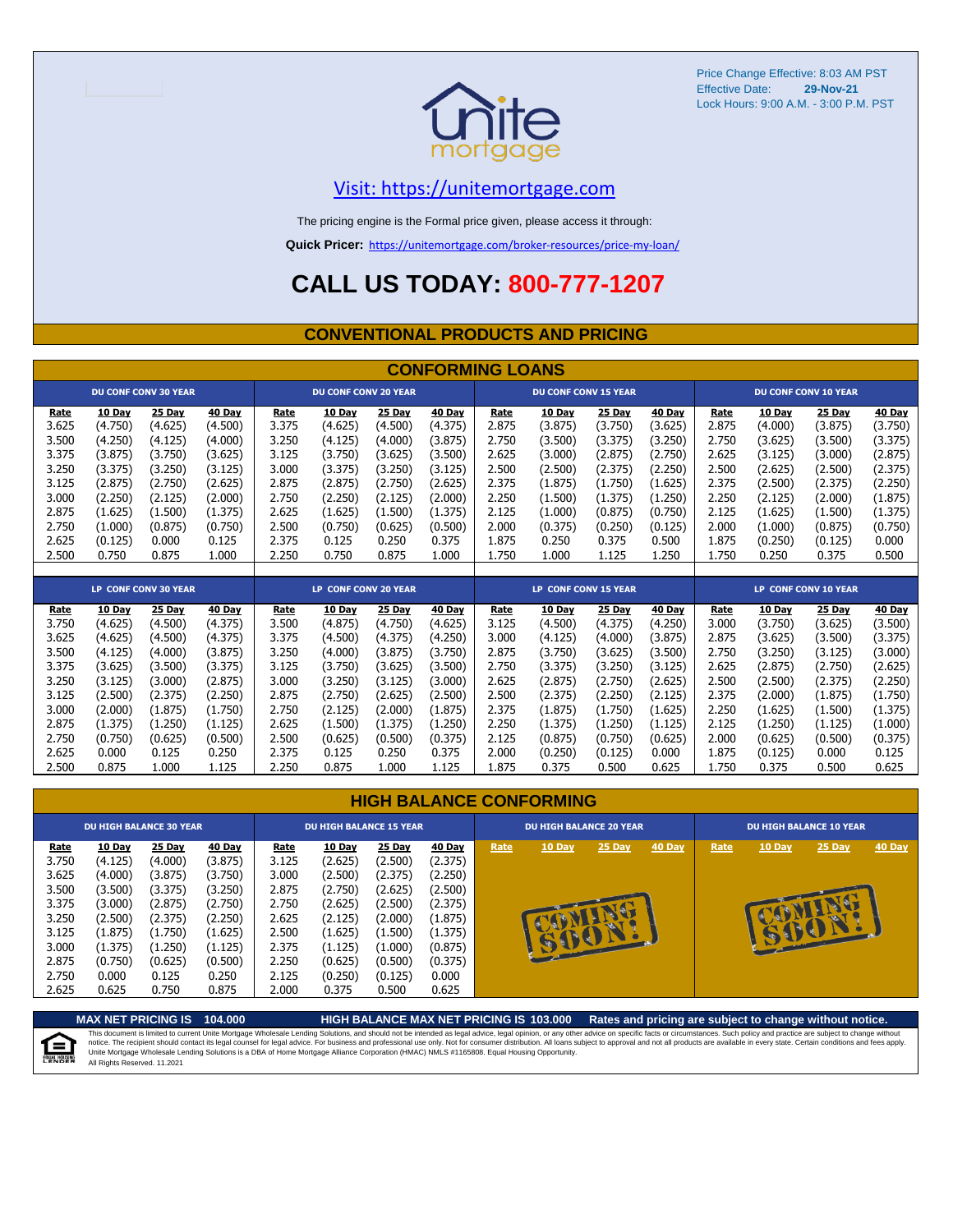

#### [V](https://unitemortgage.com/)isit: https://unitemortgage.com

The pricing engine is the Formal price given, please access it through:

**Quick Pricer:** [https://un](https://unitemortgage.com/broker-resources/price-my-loan/)itemortgage.com/broker-resources/price-my-loan/

### **CALL US TODAY: 800-777-1207**

|             | <b>HOME AFFORDABLE PRODUCTS</b> |         |         |             |                                          |         |         |             |                                 |         |         |      |                                       |          |        |  |
|-------------|---------------------------------|---------|---------|-------------|------------------------------------------|---------|---------|-------------|---------------------------------|---------|---------|------|---------------------------------------|----------|--------|--|
|             | <b>DU HOMEREADY 30 YEAR</b>     |         |         |             | <b>DU HOMEREADY HIGH BALANCE 30 YEAR</b> |         |         |             | <b>LP HOME POSSIBLE 30 YEAR</b> |         |         |      | LP HOME POSSIBLE HIGH BALANCE 30 YEAR |          |        |  |
| <u>Rate</u> | 10 Day                          | 25 Day  | 40 Day  | <b>Rate</b> | 10 Day                                   | 25 Day  | 40 Day  | <u>Rate</u> | 10 Day                          | 25 Day  | 40 Day  | Rate | 10 Day                                | 25 Day   | 40 Day |  |
| 3.625       | (4.500)                         | (4.375) | (4.250) | 3.750       | (3.375)                                  | (3.250) | (3.125) | 3.625       | (4.500)                         | (4.375) | (4.250) |      |                                       |          |        |  |
| 3.500       | (4.000)                         | (3.875) | (3.750) | 3.625       | (4.250)                                  | (4.125) | (4.000) | 3.500       | (4.000)                         | (3.875) | (3.750) |      |                                       |          |        |  |
| 3.375       | (3.500)                         | (3.375) | (3.250) | 3.500       | (3.750)                                  | (3.625) | (3.500) | 3.375       | (3.500)                         | (3.375) | (3.250) |      |                                       |          |        |  |
| 3.250       | (3.000)                         | (2.875) | (2.750) | 3.375       | (3.250)                                  | (3.125) | (3.000) | 3.250       | (3.000)                         | (2.875) | (2.750) |      |                                       | <b>D</b> |        |  |
| 3.125       | (2.375)                         | (2.250) | (2.125) | 3.250       | (2.625)                                  | (2.500) | (2.375) | 3.125       | (2.375)                         | (2.250) | (2.125) |      |                                       |          |        |  |
| 3.000       | (1.875)                         | (1.750) | (1.625) | 3.125       | (2.125)                                  | (2.000) | (1.875) | 3.000       | (1.875)                         | (1.750) | (1.625) |      | $\mathbf{u}$                          | OOI      |        |  |
| 2.875       | (1.250)                         | (1.125) | (1.000) | 3.000       | (1.625)                                  | (1.500) | (1.375) | 2.875       | (1.375)                         | (1.250) | (1.125) |      |                                       |          |        |  |
| 2.750       | (0.625)                         | (0.500) | (0.375) | 2.875       | (1.000)                                  | (0.875) | (0.750) | 2.750       | (0.625)                         | (0.500) | (0.375) |      |                                       |          |        |  |
| 2.625       | 0.125                           | 0.250   | 0.375   | 2.750       | (0.250)                                  | (0.125) | 0.000   | 2.625       | 0.125                           | 0.250   | 0.375   |      |                                       |          |        |  |
| 2.500       | 1.000                           | 1.125   | 1.250   | 2.625       | 0.500                                    | 0.625   | 0.750   | 2.500       | 1.125                           | 1.250   | 1.375   |      |                                       |          |        |  |

| <b>HOME READY AND HOMEPOSSIBLE CAP LIMITS</b>      |      |      |      |       |       |       |       |                                                                                                                                                                        |       |  |  |
|----------------------------------------------------|------|------|------|-------|-------|-------|-------|------------------------------------------------------------------------------------------------------------------------------------------------------------------------|-------|--|--|
|                                                    |      |      |      |       |       |       |       | $\mid$ LTV <=60 $\mid$ 60.01 - 65 $\mid$ 65.01 - 70 $\mid$ 70.01 - 75 $\mid$ 75.01 - 80 $\mid$ 80.01 - 85 $\mid$ 85.01 - 90 $\mid$ 90.01 - 95 $\mid$ 95.01 - 97 $\mid$ |       |  |  |
| HomeReady/Home Possible FICO >=680 Adjustment Caps | .500 | .500 | .500 | .500  | 1.500 | 0.000 | 0.000 | 0.000                                                                                                                                                                  | 0.000 |  |  |
| HomeReady/Home Possible FICO <680 Adjustment Caps  | .500 | .500 | .500 | 500،، | i.500 | .500  | .500  | .500                                                                                                                                                                   | 1.500 |  |  |

MAX NET PRICING IS 103.000 Rates and pricing are subject to change without notice.<br>This document is limited to current Unite Mortgage Wholesale Lending Solutions, and should not be intended as legal advice, legal opinion,

E

All Rights Reserved. 11.2021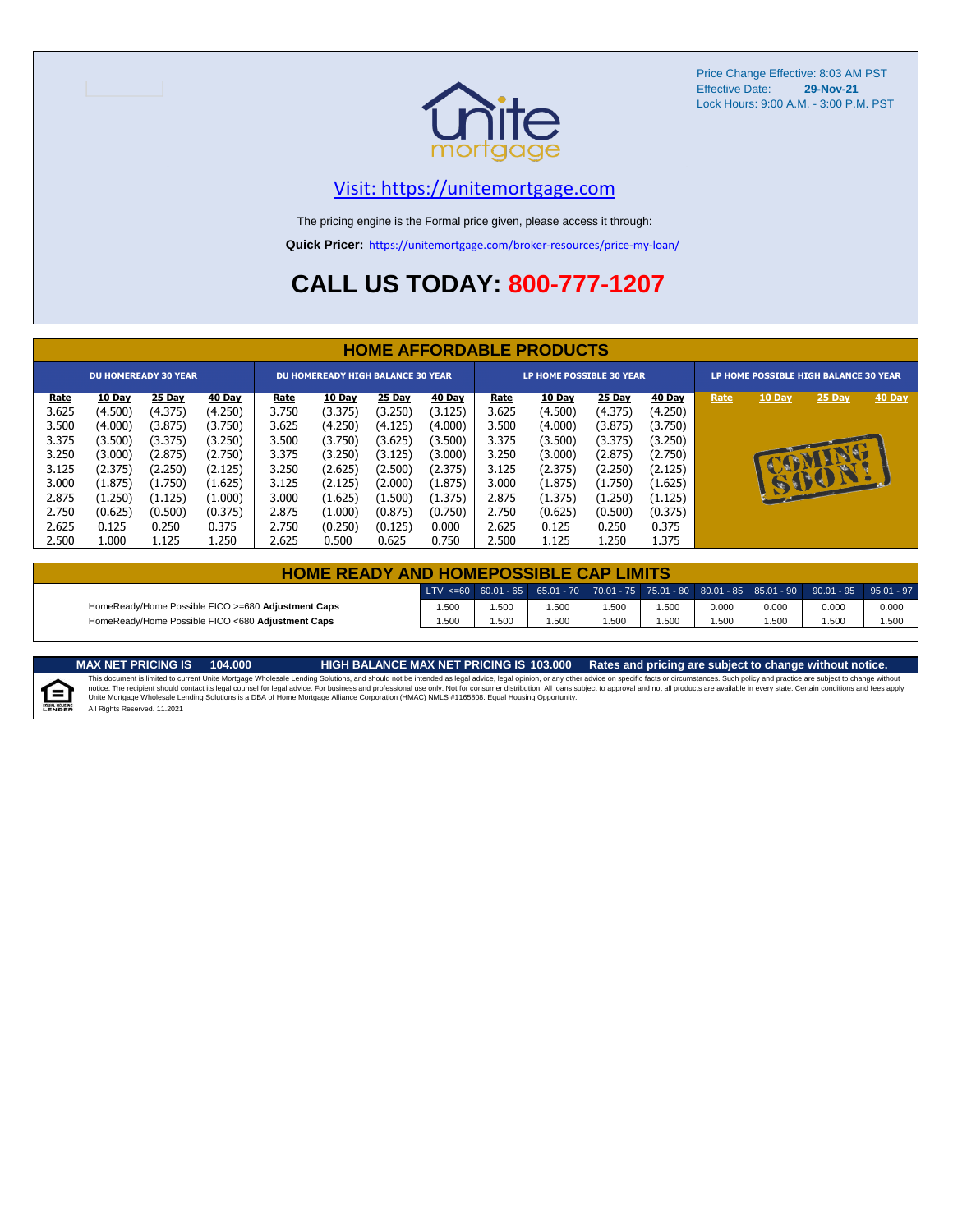

#### [V](https://unitemortgage.com/)isit: https://unitemortgage.com

The pricing engine is the Formal price given, please access it through:

**Quick Pricer:** [https://un](https://unitemortgage.com/broker-resources/price-my-loan/)itemortgage.com/broker-resources/price-my-loan/

## **CALL US TODAY: 800-777-1207**

|                                                                                | <b>CONVENTIONAL PRICING ADJUSTMENTS</b>                                                |                                   |                                                   |              |              |              |                    |              |                                                                                      |              |
|--------------------------------------------------------------------------------|----------------------------------------------------------------------------------------|-----------------------------------|---------------------------------------------------|--------------|--------------|--------------|--------------------|--------------|--------------------------------------------------------------------------------------|--------------|
| Credit Score / LTV                                                             | Loan Terms > 15 years                                                                  | $LTV \le 60$                      | $60.01 - 70$                                      | $70.01 - 75$ | $75.01 - 80$ | $80.01 - 85$ | $85.01 - 90$       | $90.01 - 95$ | $95.01 - 97$                                                                         | >97.00%      |
| $740+$                                                                         |                                                                                        | 0.000                             | 0.250                                             | 0.250        | 0.500        | 0.250        | 0.250              | 0.250        | 0.750                                                                                | 0.750        |
| 720 - 739                                                                      |                                                                                        | 0.000                             | 0.250                                             | 0.500        | 0.750        | 0.500        | 0.500              | 0.500        | 1.000                                                                                | 1.000        |
| 700 - 719                                                                      |                                                                                        | 0.000                             | 0.500                                             | 1.000        | 1.250        | 1.000        | 1.000              | 1.000        | 1.500                                                                                | 1.500        |
| 680 - 699                                                                      |                                                                                        | 0.000                             | 0.500                                             | 1.250        | 1.750        | 1.500        | 1.250              | 1.250        | 1.500                                                                                | 1.500        |
| 660 - 679                                                                      |                                                                                        | 0.000                             | 1.000                                             | 2.250        | 2.750        | 2.750        | 2.250              | 2.250        | 2.250                                                                                | 2.250        |
| 640 - 659                                                                      |                                                                                        | 0.500                             | 1.250                                             | 2.750        | 3.000        | 3.250        | 2.750              | 2.750        | 2.750                                                                                | 2.750        |
| 620-639                                                                        |                                                                                        | 0.500                             | 1.500                                             | 3.000        | 3.000        | 3.250        | 3.250              | 3.250        | 3.500                                                                                | 3.500        |
| Cash Out (Ex. Student Loan Only) All Loan Terms. Cumulative with above adjust. |                                                                                        | $LTV < =60$                       | $60.01 - 70$                                      | $70.01 - 75$ | $75.01 - 80$ |              |                    |              |                                                                                      |              |
| $740+$                                                                         |                                                                                        | 0.375                             | 0.625                                             | 0.625        | 0.875        |              |                    |              |                                                                                      |              |
| 720 - 739                                                                      |                                                                                        | 0.375                             | 1.000                                             | 1.000        | 1.125        |              |                    |              |                                                                                      |              |
| 700 - 719                                                                      |                                                                                        | 0.375                             | 1.000                                             | 1.000        | 1.125        |              |                    |              |                                                                                      |              |
| 680 - 699                                                                      |                                                                                        | 0.375                             | 1.125                                             | 1.125        | 1.750        |              |                    |              |                                                                                      |              |
| 660 - 679                                                                      |                                                                                        | 0.625                             | 1.125                                             | 1.125        | 1.875        |              |                    |              |                                                                                      |              |
| 640 - 659                                                                      |                                                                                        | 0.625                             | 1.625                                             | 1.625        | 2.625        |              |                    |              |                                                                                      |              |
| 620 - 639                                                                      |                                                                                        | 0.625                             | 1.625                                             | 1.625        | 3.125        |              |                    |              |                                                                                      |              |
| <b>Other Price Adjustments</b><br>All Loan Terms                               | Cumulative with above adjustments                                                      | $LTV < =60$                       | $60.01 - 65$                                      | $65.01 - 70$ | $70.01 - 75$ | $75.01 - 80$ | $80.01 - 85$       | $85.01 - 90$ | $90.01 - 95$                                                                         | $95.01 - 97$ |
| High Balance Purchase and R/T Refinance                                        |                                                                                        | 0.250                             | 0.250                                             | 0.250        | 0.250        | 0.250        | 0.250              | 0.250        | 0.250                                                                                | <b>NA</b>    |
| High Balance Cash-Out Refinance                                                |                                                                                        | 1.000                             | 1.000                                             | 1.000        | 1.000        | 1.000        | <b>NA</b>          | <b>NA</b>    | <b>NA</b>                                                                            | <b>NA</b>    |
| High Balance ARMs (Adjustment Based on CLTV)                                   |                                                                                        | 0.750                             | 0.750                                             | 0.750        | 0.750        | 1.500        | 1.500              | 1.500        | 1.500                                                                                | <b>NA</b>    |
| <b>ARMs</b>                                                                    |                                                                                        | 0.000                             | 0.000                                             | 0.000        | 0.000        | 0.000        | 0.000              | 0.000        | 0.250                                                                                | <b>NA</b>    |
| HomeReady/Home Possible FICO >=680 Adjustment Caps                             |                                                                                        | 1.500                             | 1.500                                             | 1.500        | 1.500        | 1.500        | 0.000              | 0.000        | 0.000                                                                                | 0.000        |
| HomeReady/Home Possible FICO <680 Adjustment Caps                              |                                                                                        | 1.500                             | 1.500                                             | 1.500        | 1.500        | 1.500        | 1.500              | 1.500        | 1.500                                                                                | 1.500        |
| <b>Investment Properties</b>                                                   |                                                                                        | 2.125                             | 2.125                                             | 2.125        | 2.125        | 3.375        | 4.125              | <b>NA</b>    | <b>NA</b>                                                                            | <b>NA</b>    |
| Second Home                                                                    |                                                                                        | 0.000                             | 0.000                                             | 0.000        | 0.000        | 0.000        | 0.000              | 0.250        | 5.000                                                                                | 5.000        |
| Manufactured home                                                              |                                                                                        | 0.500                             | 0.500                                             | 0.500        | 0.500        | 0.500        | 0.500              | 0.500        | 0.500                                                                                | 0.500        |
| 2-4 Unit Properties (3-4 unit max LTV is 75% (DU) and 80% (LP))                |                                                                                        | 1.000                             | 1.000                                             | 1.000        | 1.000        | 1.000        | 1.000              | <b>NA</b>    | <b>NA</b>                                                                            | <b>NA</b>    |
| Condos - Loan Terms > 15Y (does not apply to Detached building types)          |                                                                                        | 0.000                             | 0.000                                             | 0.000        | 0.000        | 0.750        | 0.750              | 0.750        | 0.750                                                                                | 0.750        |
|                                                                                | Escrow Waiver (LTV >80% not available in NM, LTV >90% does not apply to HB Nationwide) | 0.000                             | 0.000                                             | 0.000        | 0.000        | 0.000        | 0.000              | 0.000        | 0.000                                                                                | <b>NA</b>    |
| UW Waiver Fee (ALL LTV) - based on loan size                                   |                                                                                        |                                   |                                                   |              |              |              |                    |              |                                                                                      |              |
|                                                                                |                                                                                        |                                   |                                                   |              |              |              |                    |              |                                                                                      |              |
|                                                                                | <b>ALL SUBORDINATE FINANCING</b>                                                       |                                   |                                                   |              | .375%        |              |                    |              |                                                                                      |              |
| <b>LTV Range</b>                                                               | <b>CLTV Range</b>                                                                      |                                   | Credit Score < 720                                |              |              |              | Credit Score > 720 |              |                                                                                      |              |
| $\leq 65.00\%$                                                                 | $80.01\% - 95.00\%$                                                                    |                                   | 0.500                                             |              |              |              | 0.250              |              |                                                                                      |              |
| 65.01% - 75.00%                                                                | 80.01% - 95.00%                                                                        |                                   | 0.750                                             |              |              |              | 0.500              |              |                                                                                      |              |
| 75.01% - 95.00%                                                                | $90.01\% - 95.00\%$                                                                    |                                   | 1.000                                             |              |              |              | 0.750              |              |                                                                                      |              |
| 75.01% - 90.00%                                                                | 76.01% - 90.00%                                                                        |                                   | 1.000                                             |              |              |              | 0.750              |              |                                                                                      |              |
| $≤ 95.00\%$                                                                    | 95.01% - 97.00%                                                                        |                                   | 1.500                                             |              |              |              | 1.500              |              |                                                                                      |              |
|                                                                                |                                                                                        |                                   |                                                   |              |              |              |                    |              |                                                                                      |              |
|                                                                                | <b>LOCK EXTENSIONS - RELOCKS - OTHER CHANGES</b>                                       |                                   |                                                   |              |              |              |                    |              |                                                                                      |              |
|                                                                                |                                                                                        |                                   | <b>Lock Extensions:</b>                           |              |              |              |                    |              |                                                                                      |              |
| 1-4 days                                                                       | .03 / day                                                                              |                                   |                                                   |              |              |              |                    |              |                                                                                      |              |
| 5 days                                                                         | 0.125                                                                                  |                                   |                                                   |              |              |              |                    |              | 10 Day Lock Expires:                                                                 | 12/09/21     |
| 7 days                                                                         | 0.187                                                                                  |                                   |                                                   |              |              |              |                    |              | 25 Day Lock Expires:                                                                 | 12/24/21     |
| 10 days                                                                        | 0.250                                                                                  |                                   |                                                   |              |              |              |                    |              | 40 Day Lock Expires:                                                                 | 01/08/22     |
| 15 days                                                                        | 0.375                                                                                  |                                   |                                                   |              |              |              |                    |              |                                                                                      |              |
| <b>Relocks:</b>                                                                | <b>Other Changes:</b>                                                                  |                                   |                                                   |              |              |              |                    |              |                                                                                      |              |
| Worse Case pricing plus additional .250 hit                                    | Loan Program                                                                           |                                   | Worse Case if moving into different delivery type |              |              |              |                    |              |                                                                                      |              |
|                                                                                | Rate Change                                                                            | Not subject to worse case pricing |                                                   |              |              |              |                    |              | Locks expiring on a non business day are<br>good through the following business day. |              |